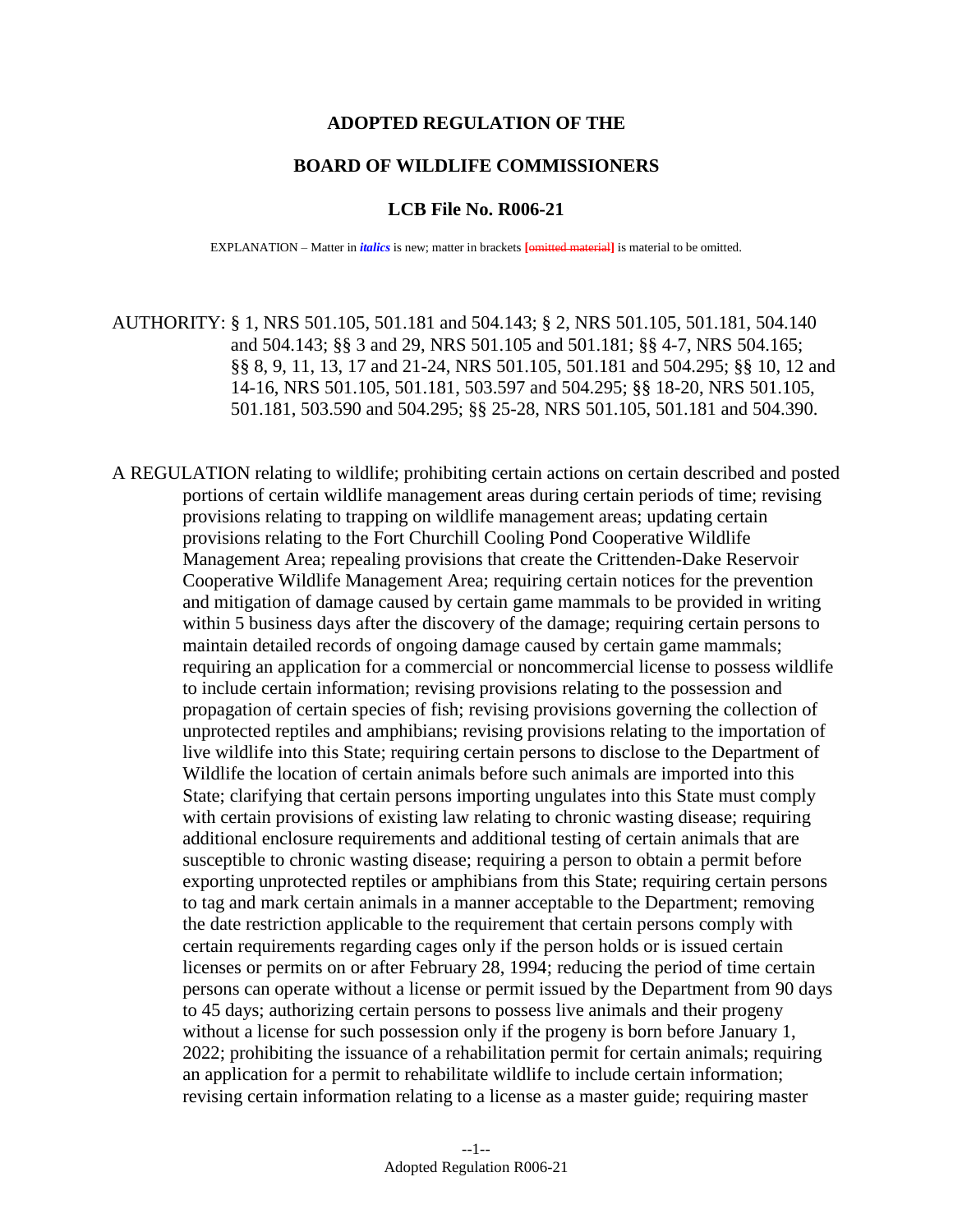guides and subguides to keep certain contracts readily available in the field; requiring certain guides to keep certain client records in the primary method of transportation used by the guide during certain periods when with the client; and providing other matters properly relating thereto.

### **Legislative Counsel's Digest:**

 regulations that are necessary to carry out the provisions of existing law governing wildlife. Existing law requires the Board of Wildlife Commissioners to establish policies and adopt regulations necessary to the preservation, protection, management and restoration of wildlife and its habitat. (NRS 501.105) Existing law further requires the Commission to establish (NRS 501.181)

 concerning state-owned wildlife management areas and other cooperative wildlife management Wildlife Service, the Department of Interior and other federal agencies to effectuate a Existing law authorizes the Commission to, by regulation, establish certain policies areas created and maintained by the Commission in cooperation with the United States Fish and coordinated and balanced program resulting in the maximum revival of wildlife in the State and in the maximum recreational advantages to the people of the State. (NRS 504.143) Existing regulations prohibit certain persons from entering, occupying, using or being upon certain described portions of certain wildlife management areas during certain periods of time. (NAC 504.120) **Section 1** of this regulation prohibits such actions upon certain described and posted portions of such areas during such periods of time.

Existing regulations prohibit a person from trapping on certain wildlife management areas, including the Railroad Valley Wildlife Management Area, unless the person has a permit to do so. Existing regulations provide that the Commission will issue permits to trap on certain wildlife management areas through a drawing process. (NAC 504.170) **Section 2** of this regulation removes the Railroad Valley Wildlife Management Area from the list of wildlife management areas on which a person may trap. **Section 2** additionally provides that the Commission will issue permits to trap on wildlife management areas on a first-come, first-served basis.

Existing regulations establish, in cooperation with the Sierra Pacific Power Company, the Fort Churchill Cooling Pond as a wildlife management area. Except for employees of the Sierra Pacific Power Company in the performance of their official duties, persons are prohibited from performing certain actions in this wildlife management area. (NAC 504.310) The Sierra Pacific Power Company merged with Nevada Power and Sierra Pacific Resources in 1999 and began doing business as NV Energy in 2008. (*Company History*, NV ENERGY, <https://www.nvenergy.com/about-nvenergy/our-company/history> (last visited February 18, 2022)) **Section 3** of this regulation makes a conforming change by replacing references to

"Sierra Pacific Power Company" with "NV Energy."

Existing regulations create the Crittenden-Dake Reservoir Cooperative Wildlife Management Area. This Area includes the Crittenden and Dake Reservoirs and an area 100 feet wide surrounding these reservoirs. Certain activities are prohibited in this Area. (NAC 504.320) **Section 29** of this regulation repeals these regulations and, as a result, the Crittenden and Dake Reservoirs and an area 100 feet wide surrounding these reservoirs are no longer the Crittenden-Dake Reservoir Cooperative Wildlife Management Area.

Existing law requires the Commission to adopt regulations governing the disbursement of money to prevent or mitigate damage caused by elk or game mammals not native to this State.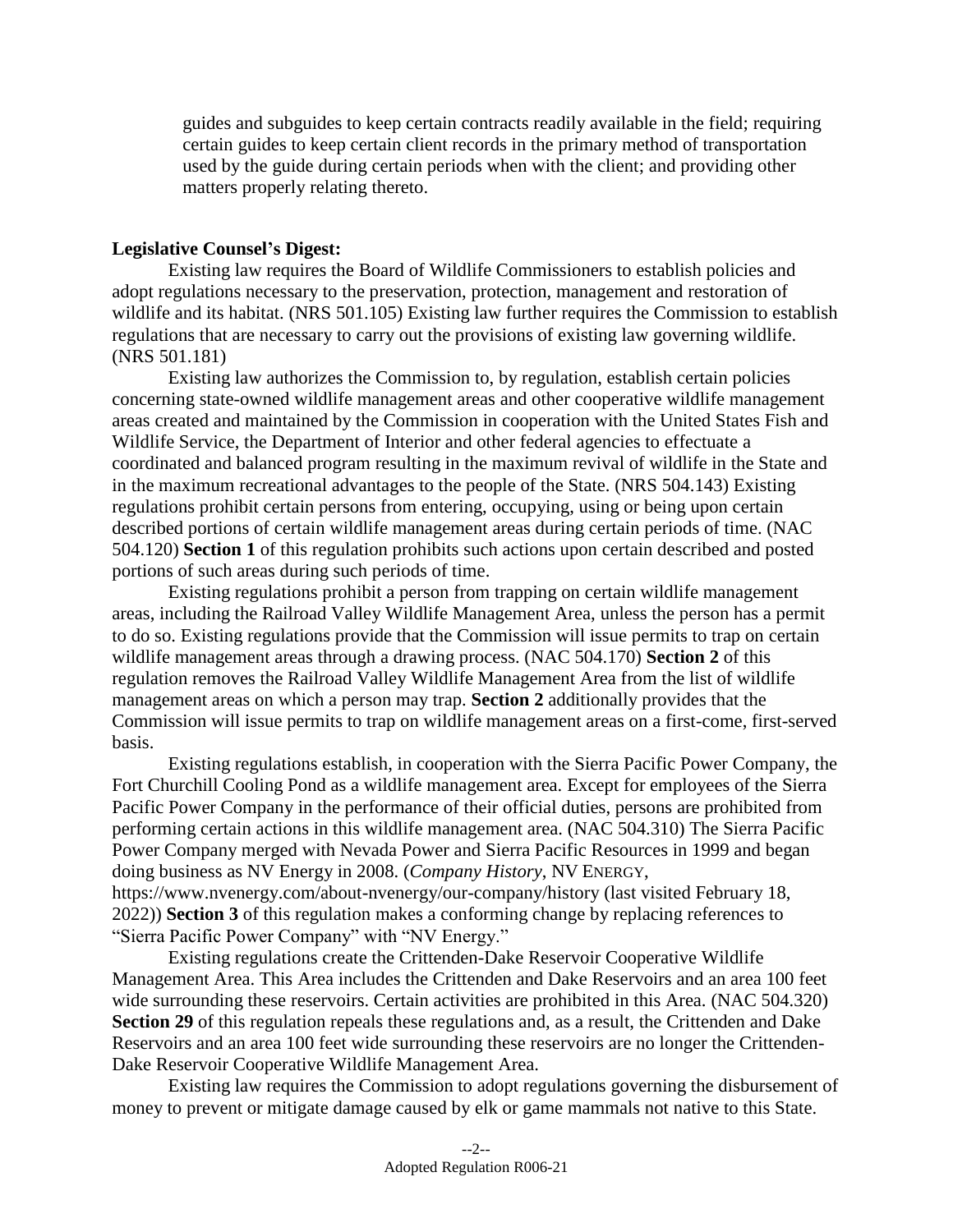(NRS 504.165) For a person to receive such money, existing regulations require the claimant to notify the Department of Wildlife in writing of any damage within 5 days after he or she discovers it. Existing regulations require such a notice to contain certain information. (NAC 504.365) Existing regulations authorize the Department to accept a late claim that is filed more than 5 days after the claimant discovers the damage if the claimant gives verbal notice of the damage to the Department within the 5 days after he or she discovers the damage and if certain other conditions are satisfied. (NAC 504.370) **Sections 4 and 5** of this regulation require such notices to be filed within 5 business days after the claimant discovers the damage. **Section 5**  additionally authorizes the Department to accept a late claim if the claimant gives written notice of the damage to the Department within the 5 business days after he or she discovers the damage and if certain other conditions are satisfied.

Existing regulations require a claimant to enter into a cooperative agreement with the Director of the Department to receive money or materials to prevent or mitigate damage caused by elk or game animals not native to this State. Existing regulations require such a cooperative agreement to state that the claimant agrees to notify the Department in writing of any damage within 5 days after he or she discovers it. (NAC 504.375) **Section 6** of this regulation requires that, while the claimant is subject to the cooperative agreement, this notice is to be provided within 5 business days after he or she discovers any damage that is in addition to the original damage that was disclosed to the Department. Existing regulations also require the claimant to periodically inform the Department of the status of the damage if the damage is ongoing. The claimant is required to notify the Department in writing when the damage ends not later than 30 days after it ends. Such a notice must state: (1) the total extent of the damage; and (2) when the damage began and ended. (NAC 504.405) **Section 7** of this regulation removes this requirement and instead requires the claimant to maintain a record of when the damage began and ended. **Section 7** requires the claimant to: (1) keep the record for 1 year after the damage ends; and (2) during the 1-year period, provide the record to the Department if the Department requests the record.

 licensed by the Department to do so; (2) capturing live wildlife in this State to stock a Existing law prohibits a person from: (1) possessing any live wildlife, unless the person is commercial or noncommercial wildlife facility; and (3) possessing or releasing from confinement any mammal for the purpose of hunting. Existing law requires the Commission to adopt regulations for the possession of live wildlife. (NRS 504.295) Existing law further prohibits a person from introducing to this State or removing from any stream or body of water in this State to any other, or from one portion of this State to any other, aquatic life or wildlife unless the person has the written consent and approval of the Department. (NRS 503.597) Existing regulations establish how a person may apply for a commercial or noncommercial license to possess wildlife in this State and set forth certain items of information that a person must include with his or her application. (NAC 504.451, 504.452) **Sections 8 and 9** of this regulation additionally require an applicant to submit: (1) a cellular telephone number or certain other telephone numbers; (2) an electronic mail address; and (3) an identification number from a driver's license, a driver authorization card or an instruction permit. **Section 8** additionally requires an applicant for a commercial license to submit: (1) a license issued by the United States Department of Agriculture in compliance with the Animal Welfare Act; and (2) any permit issued by the United States Fish and Wildlife Service concerning migratory birds or raptors.

Existing regulations provide that a person does not need to obtain a license to possess, propagate, breed or otherwise maintain certain species of privately planted live fish, including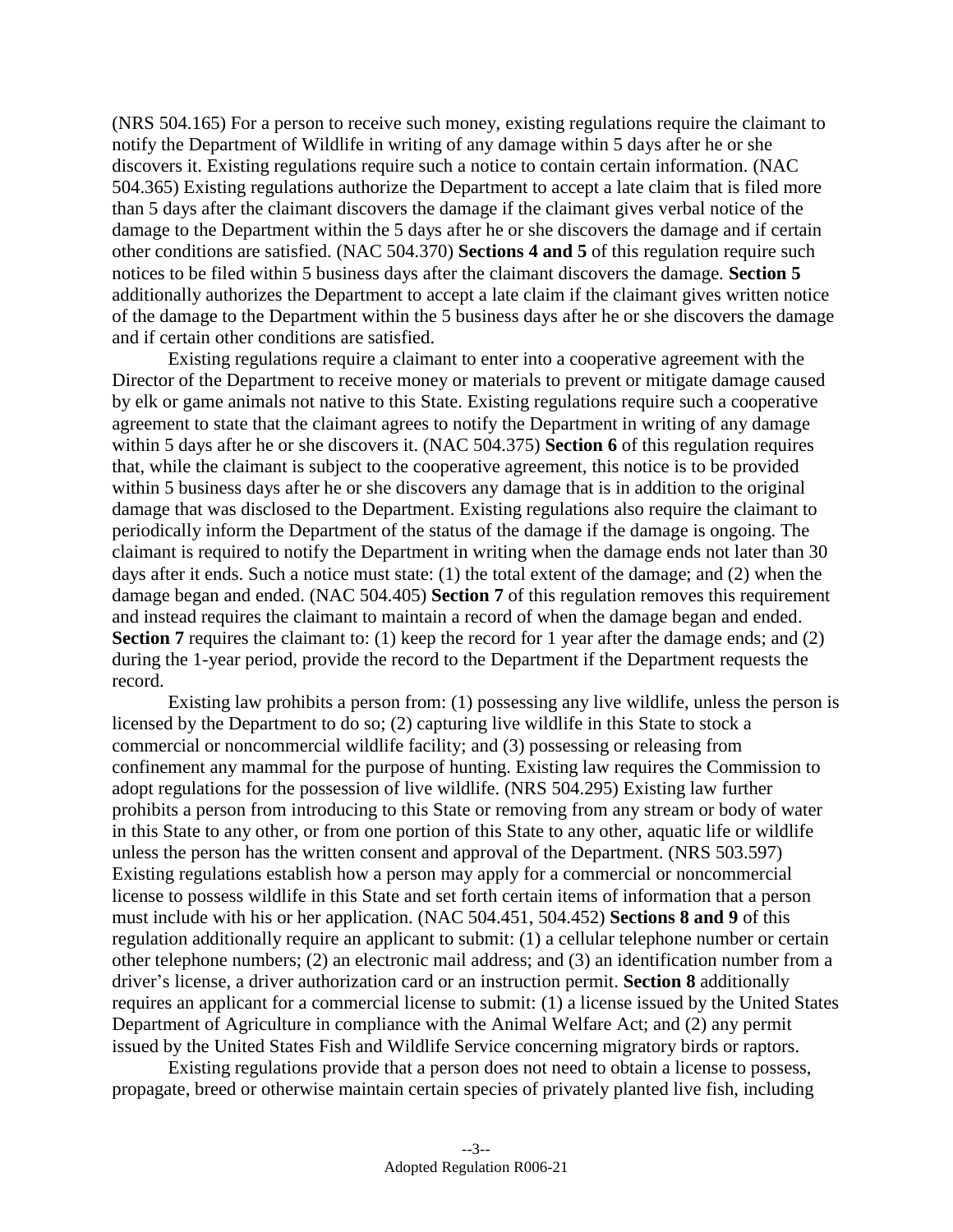hybrids thereof, in certain ponds or lakes on private property. (NAC 504.4595) **Section 10** of this regulation removes cutthroat trout and brook trout from the list of species and replaces black bullhead with bullhead catfish. Existing regulations prohibit these species from being transported, alive or dead, from the private property where the fish are being held, unless the fish are accompanied by an itemized statement which lists certain information. (NAC 504.4595) **Section 10** additionally prohibits such transportation of live fish, unless the Department has provided its written authorization.

Existing regulations provide that the Department may authorize only certain species of wildlife to be possessed and propagated under the authority of a commercial license, including: (1) fish, crustaceans and mollusks; (2) certain native and nonnative endemic species of fish; and (3) certain other species of wildlife if certain conditions are satisfied. (NAC 504.460) **Section 11**  of this regulation revises and limits this authority.

Existing regulations authorize a person to collect an unprotected reptile or amphibian at any hour of the day or night through certain means, excluding by the use of any type of pit trap or can trap. (NAC 504.4615) **Section 13** of this regulation restricts the means through which a person may collect an unprotected reptile or amphibian by prohibiting a person from using any type of trap, including a pit trap or a can trap. **Section 13** additionally exempts employees of the Department who are carrying out the duties of their employment or who are acting in their official capacities from the requirement that a person must use certain means to collect an unprotected reptile or amphibian.

Existing regulations authorize a person who holds a commercial or noncommercial license to import a shipment of live wildlife into this State if he or she complies with certain requirements, including, if the shipment comprises birds, fish or mammals, providing a certificate of health issued by a fish pathologist or veterinarian who meets certain criteria. (NAC 504.464) **Section 14** of this regulation requires such a certificate of health be provided with the shipment if the shipment is comprised of birds, fish, mammals, reptiles or amphibians. Existing regulations prohibit a person who holds a commercial or noncommercial license from importing ungulates into this State unless certain conditions are met. (NAC 504.466) **Sections 14 and 15** of this regulation require, at least 30 days before any live wildlife or ungulate is imported into this State, a person to disclose to the Department the location where the live wildlife or ungulate is held and any other location where the live wildlife or ungulate will be held during the 30 days before the live wildlife or ungulate is imported into this State.

 To prevent the spread of chronic wasting disease in this State, existing law prohibits a person from knowingly bringing into this State certain live animals or the carcass or any part of the carcass of certain animals. (NRS 501.3845, 571.210) Existing regulations prohibit a person who holds a commercial or noncommercial license from importing ungulates into this State unless certain conditions, including requiring the animal to test negative for certain diseases, are met. (NAC 504.466) **Section 15** clarifies that a person who holds a commercial or noncommercial license and who imports ungulates into this State must comply with existing law regarding chronic wasting disease. **Section 19** of this regulation requires an enclosure for certain animals, including for ungulates that are of the family Cervidae, to have an additional perimeter fence around the enclosure for the animal. **Section 20** of this regulation requires a person who holds a commercial or noncommercial license for ungulates to submit the ungulate that is of the family Cervidae to the Department for a postmortem examination to test the ungulate for chronic wasting disease.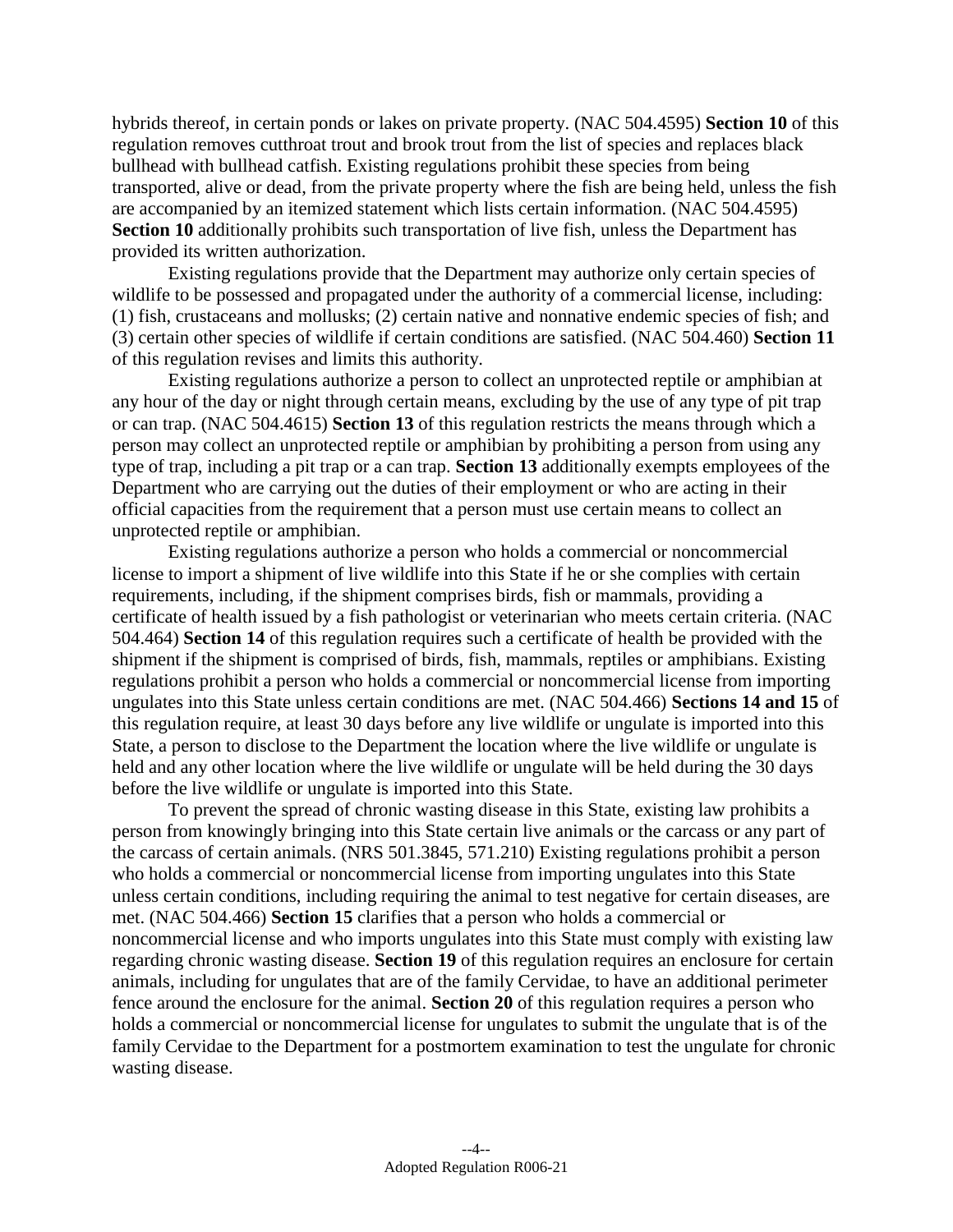makes a conforming change by adding an exception for when a person may transport unprotected Existing regulations prohibit a person from shipping, transporting or exporting wildlife from this State unless the wildlife to be transported is an unprotected reptile or amphibian. (NAC 504.471) **Section 16** of this regulation prohibits a person from shipping, transporting or exporting wildlife from this State unless the wildlife to be transported is an unprotected reptile or amphibian and the person possesses a permit issued by the Department which specifically authorizes the export of the unprotected reptile or amphibian. **Section 12** of this regulation reptiles and amphibians without a license or permit.

Existing regulations require a person who holds a commercial or noncommercial license for ungulates, bobcats, mountain lions or black bears or the progeny of these species to mark and tag the animals in a specific manner. (NAC 504.472) **Section 17** of this regulation requires a person who holds a commercial or noncommercial license for an animal that is not an ungulate, bobcat, mountain lion or black bear or the progeny of those species to permanently tag and mark the animal in a manner acceptable to the Department.

Existing regulations require a person to maintain a cage or open-top enclosure for certain species that meets certain minimum requirements if the person, on or after February 28, 1994: (1) is granted an initial commercial or noncommercial license for bobcats, mountain lions or black bears; (2) is granted an initial commercial or noncommercial license for ungulates; or (3) holds any permit or license from the Department to possess a live ungulate. (NAC 504.476, 504.478) **Sections 18 and 19** of this regulation remove the reference to February 28, 1994, and, as a result, applies these minimum requirements to any person who is granted an initial commercial or noncommercial license for those species.

Existing regulations authorize a person who holds an exhibitor's license issued by the Animal and Plant Health Inspection Service of the United States Department of Agriculture to exhibit in this State wildlife listed in the exhibitor's license for not more than 90 days without obtaining a license or permit from the Department for the possession, transportation, importation or exportation of that wildlife. (NAC 504.486) **Section 21** of this regulation reduces the period of time a person can operate without a license or permit issued by the Department from 90 days to 45 days.

Existing regulations authorize a person who held any permit or license issued by the Department that authorizes the possession of a live animal on February 28, 1994, to continue to possess the live animal and its progeny for the life of that animal and its progeny. (NAC 504.488) **Section 22** of this regulation authorizes such a person to continue to possess such progeny if it is born before January 1, 2022. If the progeny is born on or after January 1, 2022, the person must obtain a license to possess the live animal.

Existing regulations authorize the Department to issue a permit to rehabilitate wildlife. Existing regulations prohibit the Department from issuing a permit to rehabilitate wildlife for certain types of wildlife. (NAC 504.490) **Section 23** of this regulation prohibits the Department from issuing a permit to rehabilitate wildlife for the rehabilitation of any species of wildlife belonging to the family Cervidae.

Existing regulations establish how a person may apply for a permit to rehabilitate wildlife and set forth certain items of information that a person must include with his or her application for such a permit. (NAC 504.492) **Section 24** of this regulation revises this list so that an applicant must submit: (1) a cellular telephone number or certain other telephone numbers; (2) an electronic mail address; and (3) an identification number from a driver's license, a driver authorization card or an instruction permit.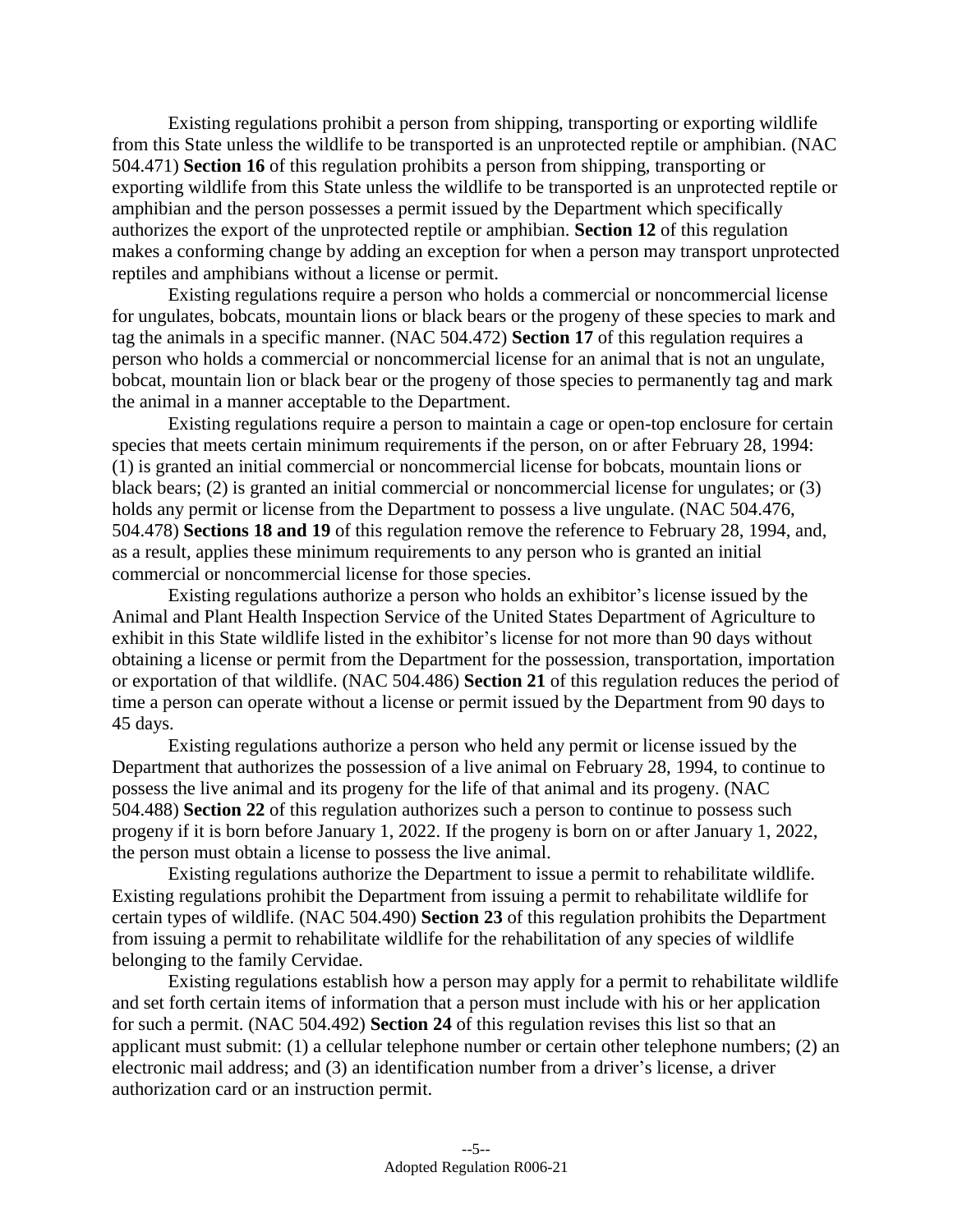Existing law requires each person who provides guide services for compensation or who provides guide services as an incidental service to customers of any commercial enterprise to obtain a master guide license from the Department. Existing law authorizes the Commission to adopt regulations covering the conduct and operation of a guide service. (NRS 504.390) Existing regulations provide the general requirements with which a person must comply to be issued a license as a master guide, including a requirement to provide proof of his or her United States Coast Guard license, if applicable. Existing regulations provide that, if a boat will be used to provide a service to a client and a United States Coast Guard license is not required, the applicant must provide proof that he or she has obtained a minimum score on the boating safety examination in *Boat Nevada*. Existing regulations provide that *Boat Nevada* may be obtained free of charge from the Department and list the address of the Department. (NAC 504.600) **Section 25** of this regulation removes the listing of the Department's address.

 State during the current calendar year readily available for inspection by any agent of the Existing regulations require a licensed master guide to furnish the client with a contract that contains certain information and require the master guide, if requested, to provide any contracts to an agent of the Department authorized to enforce existing regulations governing master guides and subguides. (NAC 504.685) **Section 26** of this regulation requires a master guide or a subguide, at all times while transporting, providing a service to or otherwise in the company of a client, to carry on his or her person or to otherwise have readily available in the field a copy of the contract. If the resident master guide or his or her subguide is not transporting, providing a service to or otherwise in the company of a client, **section 26** requires the resident master guide or his or her subguide, if requested, to provide, within 24 hours after receiving the request, any contracts to an agent of the Department authorized to enforce existing regulations governing master guides and subguides. Existing regulations require that, whenever guiding in this State, a nonresident master guide must keep copies of all contracts for clients guided in the Department. (NAC 504.685) **Section 26** retains this requirement for nonresident master guides.

 Department while the master guide or subguide is transporting, providing a service to or Existing regulations require licensed master guides and subguides to keep and have available complete, current and accurate records regarding their clients that contain certain information. (NAC 504.688) **Section 27** of this regulation requires a guide to keep such records in the primary method of transportation used by the guide at all times while transporting, providing a service to or otherwise in the company of a client. **Section 27** further requires the master guide or subguide, upon request, to present the client's records to an agent of the otherwise in the company of a client.

Existing regulations require a master guide or subguide, at all times while transporting, providing a service to or otherwise in the company of a client, to carry on his or her person or otherwise have readily available certain licenses, special use permits and annual letters of authorization. (NAC 504.693) **Section 28** of this regulation makes a conforming change by referencing the requirements that a master guide or subguide, while transporting, providing a service to or otherwise in the company of a client, must carry on his or her person or otherwise have readily available the contracts and records discussed in **sections 26 and 27**.

**Section 1.** NAC 504.120 is hereby amended to read as follows: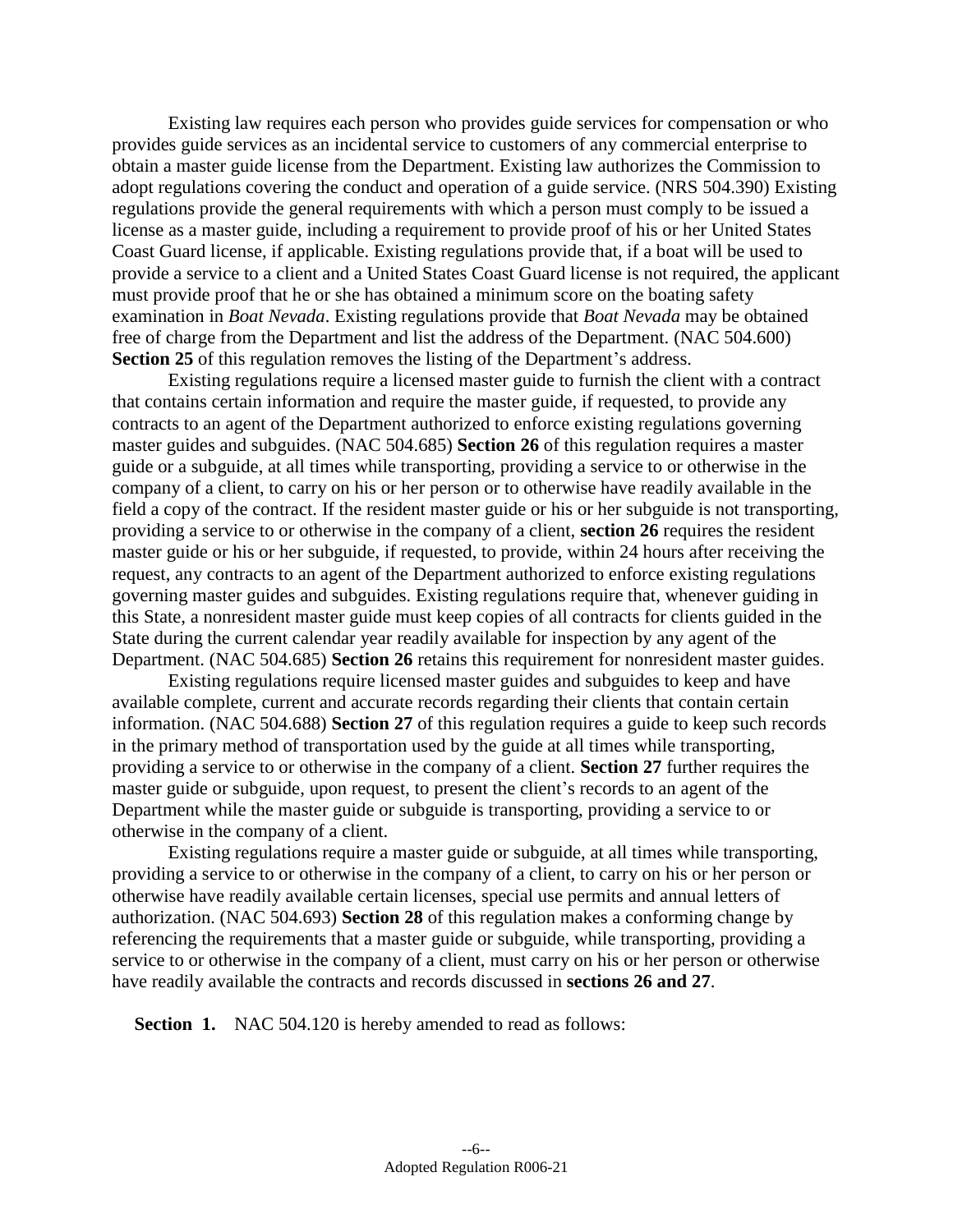504.120 1. Except as otherwise provided in subsection **[**6,**]** *3,* a person shall not enter, occupy, use or be upon the following described **[**portion**]** *and posted portions* of the **[**Scripps**]**  *following* Wildlife Management **[**Area**]** *Areas* from February 15 through August 15:

**[**That portion of the Scripps Wildlife Management Area which lies south of Little Washoe Lake, as posted, and further described as including all or portions of Sections 1 and 2, T. 16 N., R. 19 E., M.D.B. & M. and Sections 25, 26, 35 and 36, T. 17 N., R. 19 E., M.D.B. & M.**]** 

- *(a) Scripps Wildlife Management Area.*
- *(b) Key Pittman Wildlife Management Area:*

*The portion of Nesbitt Lake north of the old fence line.* 

*(c) Wayne E. Kirch Wildlife Management Area:* 

*The upper portion of Adams-McGill, Cold Springs, Dacey and Haymeadow Reservoirs, and all of the Tule Reservoir.* 

*(d) Mason Valley Wildlife Management Area:* 

*The eastern portion of the main developed pond area.*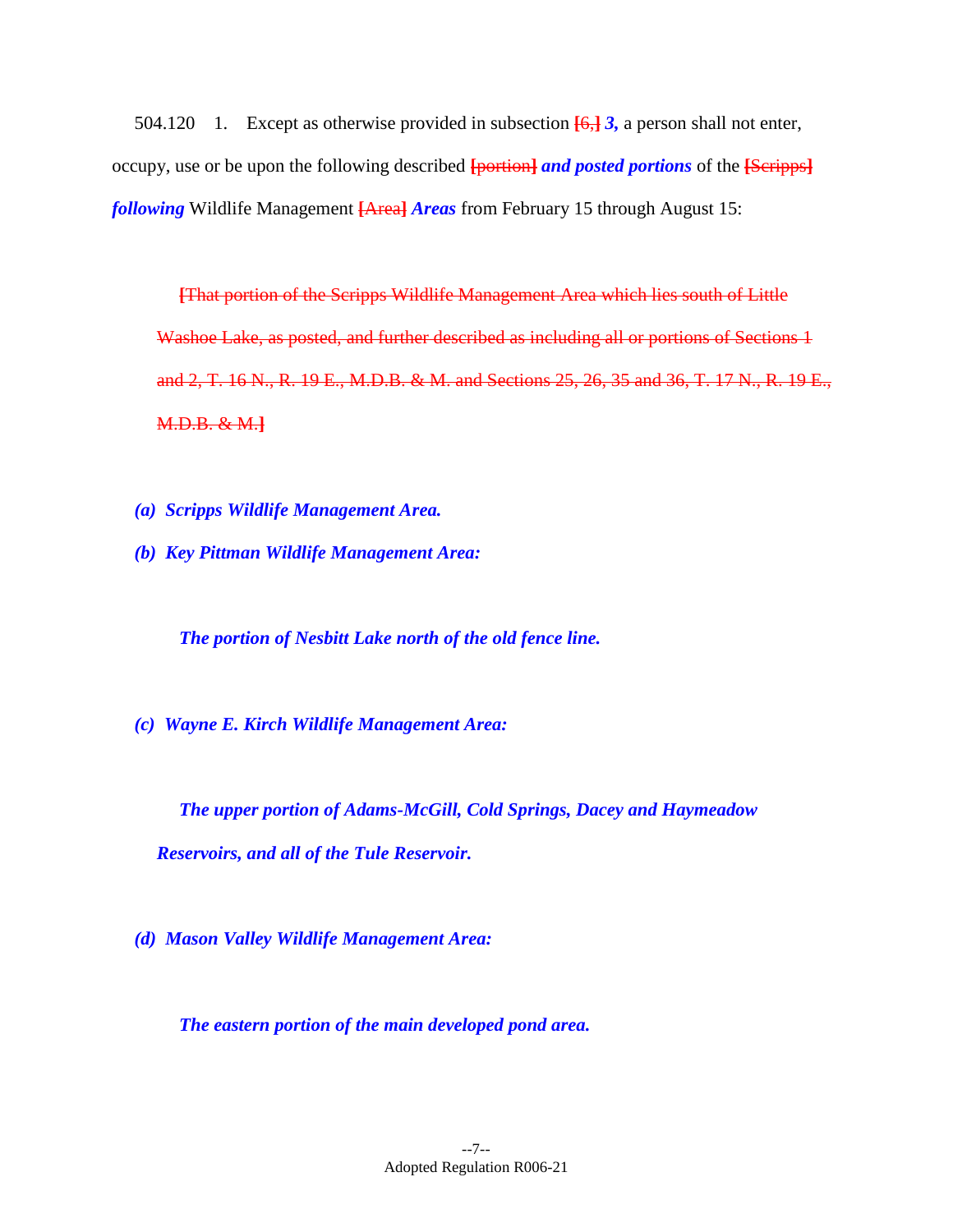2. **[**Except as otherwise provided in subsection 6, a person shall not enter, occupy, use or be upon the following described portion of the Key Pittman Wildlife Management Area from February 15 through August 15:

The portion of Nesbitt Lake north of the old fence line.

3. Except as otherwise provided in subsection 6, a person shall not enter, occupy, use or be upon the following described portion of the Wayne E. Kirch Wildlife Management Area from February 15 through August 15:

The upper portion of Adams-McGill, Cold Springs, Dacey and Haymeadow Reservoirs, as posted, and all of the Tule Reservoir.

4. Except as otherwise provided in subsection 6, a person shall not enter, occupy, use or be upon the following described portion of the Mason Valley Wildlife Management Area from February 15 through August 15:

The eastern portion of the main developed pond area, as posted.

5.**]** Except as otherwise provided in subsection **[**6,**]** *3,* a person shall not enter, occupy, use or be upon the following described *and posted* portion of the Overton Wildlife Management Area from March 1 through August 1: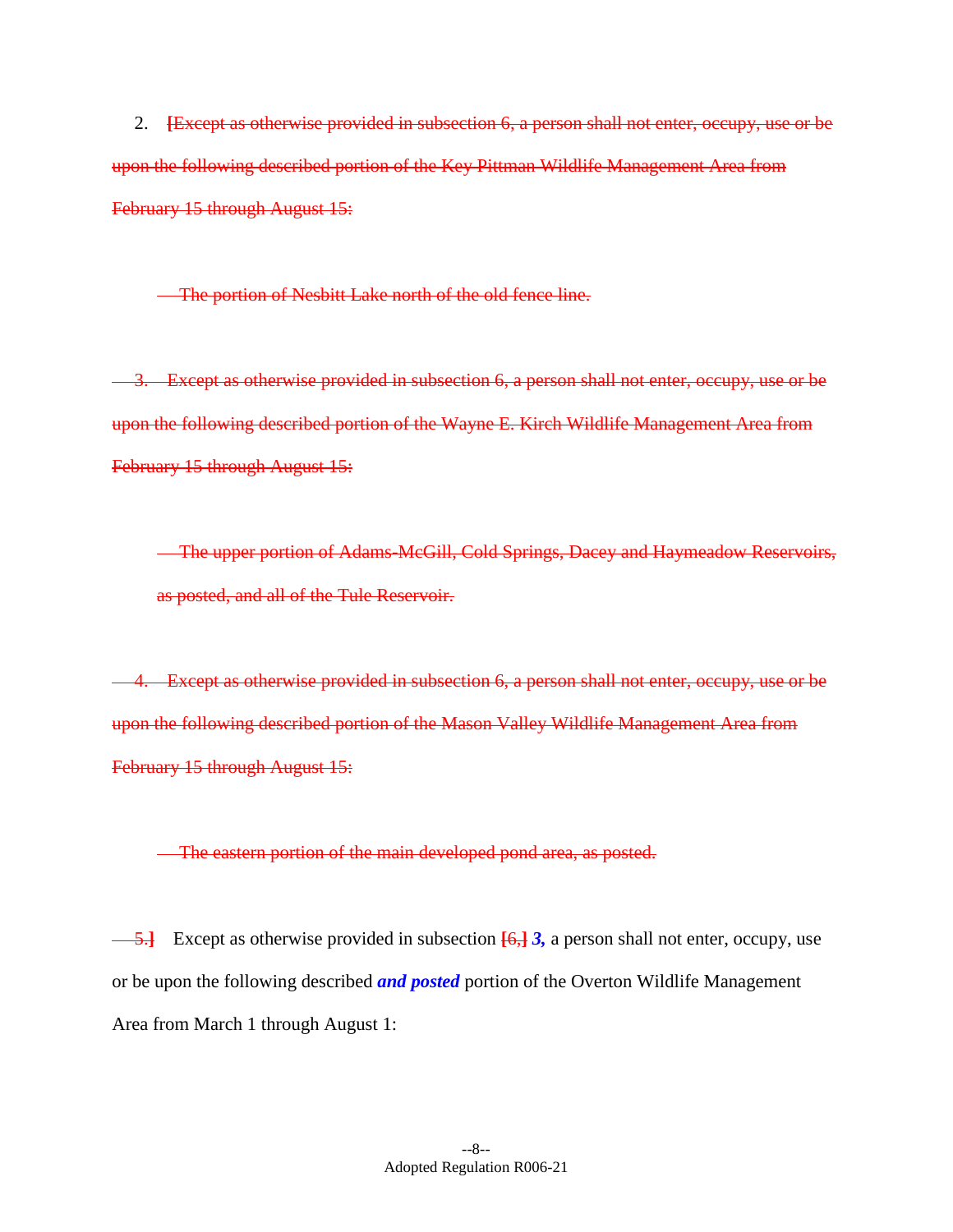The Honey Bee Pond and the Center Pond.

**[**6.**]** *3.* The provisions of subsections 1 **[**to 5, inclusive,**]** *and 2* do not apply to authorized personnel in the performance of their official duties.

**Sec. 2.** NAC 504.170 is hereby amended to read as follows:

 504.170 1. Except as otherwise provided in subsection 2, a person shall not trap on a wildlife management area.

2. Persons having permits to do so may trap on the Overton, Key Pittman, Wayne E. Kirch, **[**Railroad Valley,**]** Humboldt, Fernley, Scripps, Mason Valley, Steptoe Valley, Franklin Lake and Alkali Lake Wildlife Management Areas.

3. Permits to trap on wildlife management areas will be issued **[**through**]** *on* a **[**drawing

process**]** *first-come, first-served basis* and may contain designations of specific trapping areas, dates or other restrictions to ensure compatibility with other public activities.

**Sec. 3.** NAC 504.310 is hereby amended to read as follows:

 504.310 1. The Fort Churchill Cooling Pond is a wildlife management area established in cooperation with **[**Sierra Pacific Power Company.**]** *NV Energy.* 

2. Except as otherwise provided in subsection 3, a person shall not:

(a) Trespass in or upon the waters of the Pond.

(b) Camp overnight or have a campfire in the Wildlife Management Area.

(c) Park in the Wildlife Management Area except that a person may park in the portion of the

Wildlife Management Area designated for parking.

(d) Discharge any firearm in the Wildlife Management Area.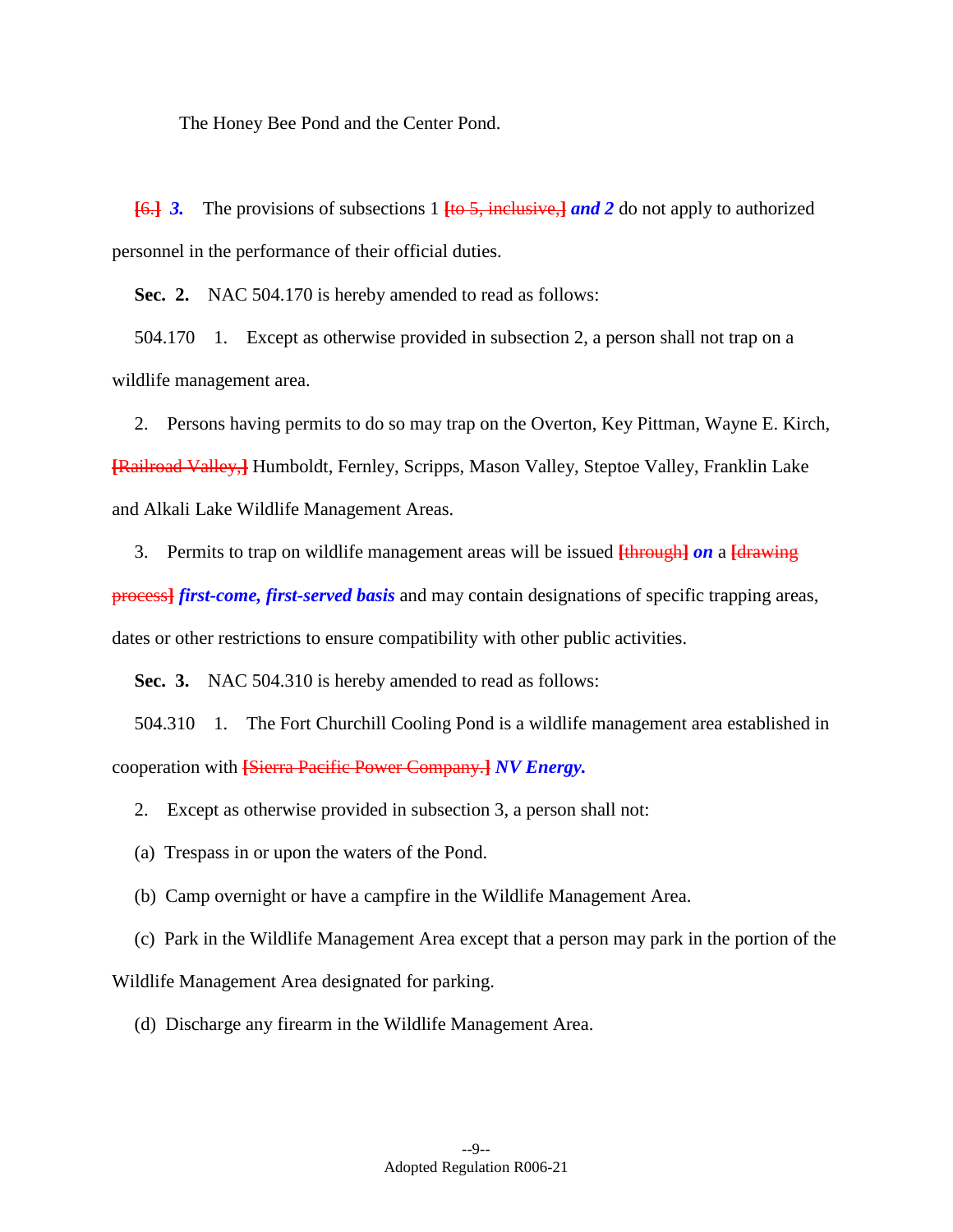3. The provisions of subsection 2 do not apply to employees of **[**the Sierra Pacific Power Company**]** *NV Energy* in the performance of their official duties.

**Sec. 4.** NAC 504.365 is hereby amended to read as follows:

 504.365 Except as otherwise provided in NAC 504.370, to receive money or materials from the Department pursuant to the provisions of NAC 504.350 to 504.440, inclusive, a claimant must notify the Department in writing of any damage within 5 *business* days after he or she discovers it. The notice must include the:

1. Dates on which the damage occurred or an estimate of the dates;

2. Estimated number of elk or game animals not native to this State that are causing the damage;

3. Type of damage;

4. Date on which the damage was discovered;

5. Estimated extent of the damage; and

6. Location of the damage.

**Sec. 5.** NAC 504.370 is hereby amended to read as follows:

 504.370 The Department may accept a claim that is filed more than 5 *business* days after the claimant discovers the damage if:

1. The claimant gives **[**verbal**]** *written* notice of the damage to the Department within the 5

### *business* days; and

2. The claimant shows that his or her failure to give timely notice was:

- (a) For good cause;
- (b) Not caused by his or her lack of diligence; or
- (c) Caused by the Department.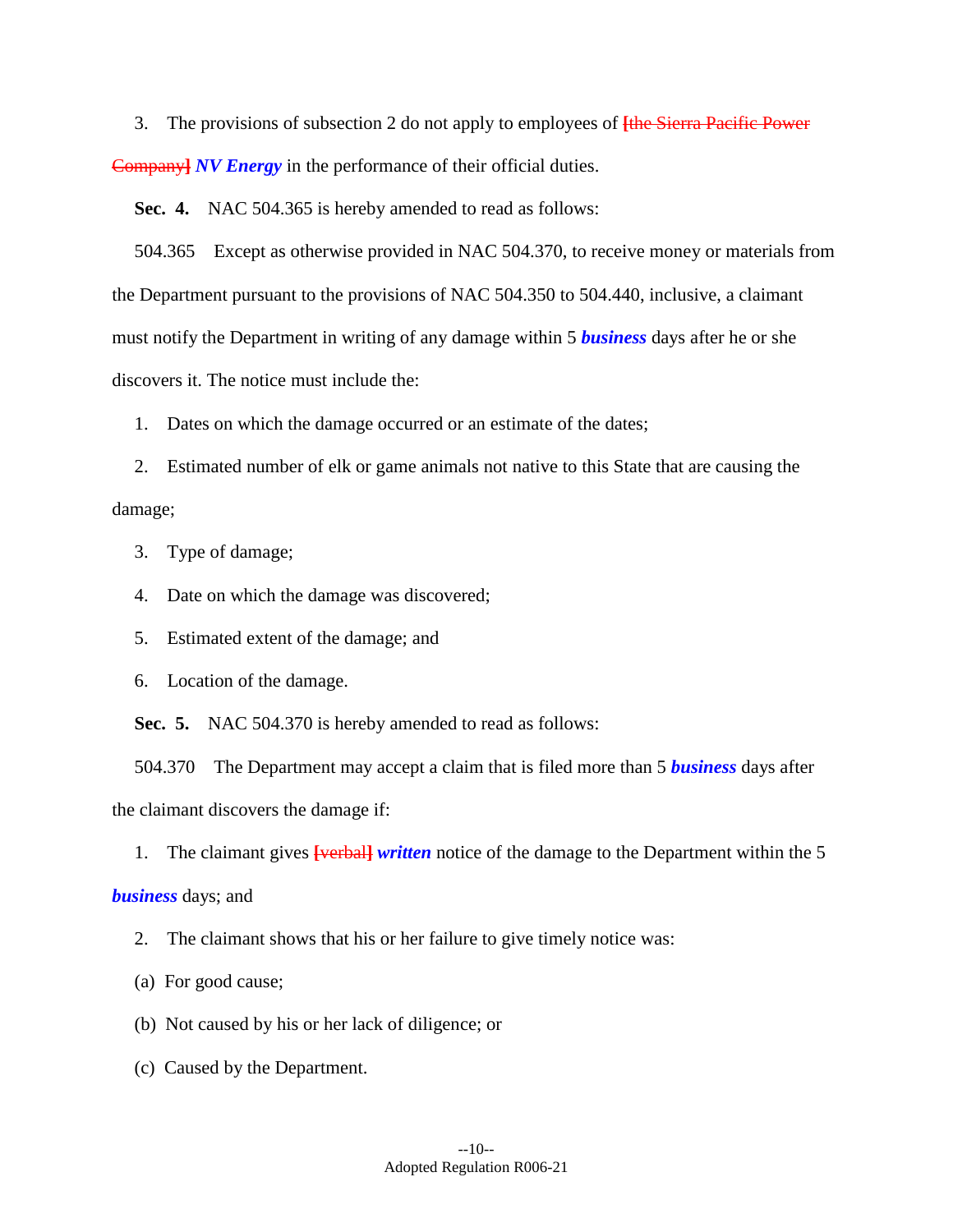**Sec. 6.** NAC 504.375 is hereby amended to read as follows:

 504.375 1. To receive money or materials from the Department pursuant to the provisions of NAC 504.350 to 504.440, inclusive, a claimant must enter into a cooperative agreement with the Director of the Department.

2. The cooperative agreement must state that:

(a) If the Department and the claimant agree that the hunting of elk is necessary to control damage, the parties agree to negotiate the circumstances under which access to the land of the claimant will be allowed.

(b) The Department agrees to:

(1) Act expeditiously when it receives a complaint.

(2) Assess the problem and recommend a course of action to the claimant.

(3) Carry out an orderly progression of action to alleviate the damage as agreed to by both parties.

(4) Compensate the claimant for damage if a preponderance of the evidence proves that the loss was caused solely by elk or game animals not native to this State.

(c) The claimant agrees to:

(1) Consult with the Department and consider its technical advice regarding:

(I) Damage which occurs because of the placement of stored crops; and

(II) The relocation of stored crops and development of new agricultural fields.

(2) Allow the Department to enter his or her property to:

- requests **[**.**]** *; and*  (I) Remove elk or game animals not native to this State when the Department so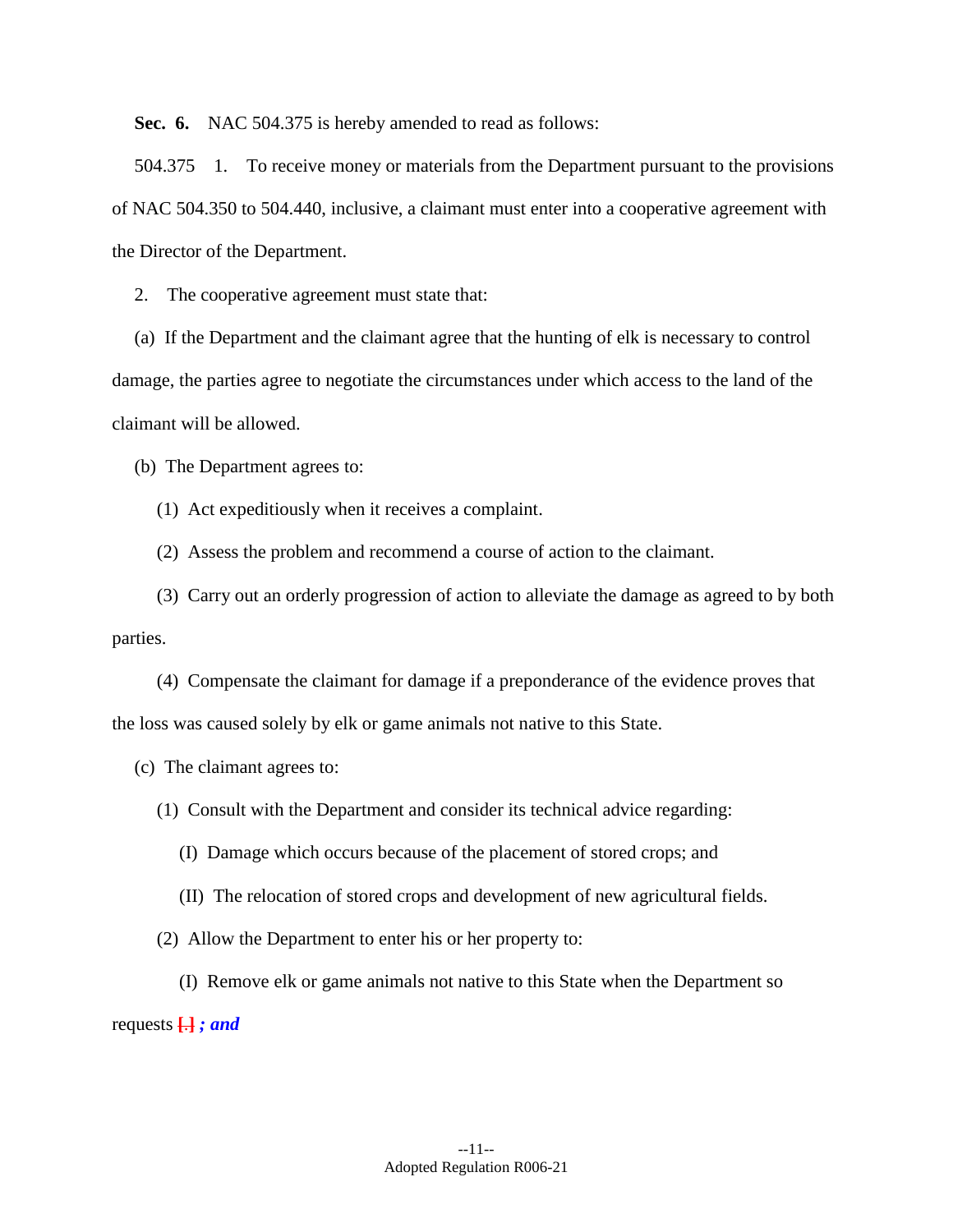(II) Prevent further damage by any method necessary, including, but not limited to, hazing, hunting, shooting and scaring.

(3) Allow hunters to whom the Department has issued a wildlife depredation tag, to hunt on his or her property if the hunters will not constitute an undue safety hazard to persons or property.

(4) **[**Notify**]** *While he or she is subject to the cooperative agreement, notify* the Department in writing of any damage *that is in addition to the damage disclosed to the Department pursuant to NAC 504.365 or 504.370* within 5 *business* days after he or she discovers it. The notice must include the information and documentation required by the provisions of NAC 504.365.

**Sec. 7.** NAC 504.405 is hereby amended to read as follows:

 504.405 1. If damage is ongoing, the claimant shall periodically inform the Department of the status of the damage.

2. The claimant shall **[**notify the Department in writing when the damage ends not later than 30 days after it ends. The notice must state:

(a) The total extent of the damage; and

(b) When**]** *maintain a record of when* the damage began and ended. *The claimant shall:* 

*(a) Keep the record for not less than 1 year after the damage ends; and* 

*(b) During the period described in paragraph (a), provide the record to the Department upon request.* 

3. For the purposes of subsection 1, ongoing means not more than 20 days have passed since the property of the complainant was damaged.

**Sec. 8.** NAC 504.451 is hereby amended to read as follows: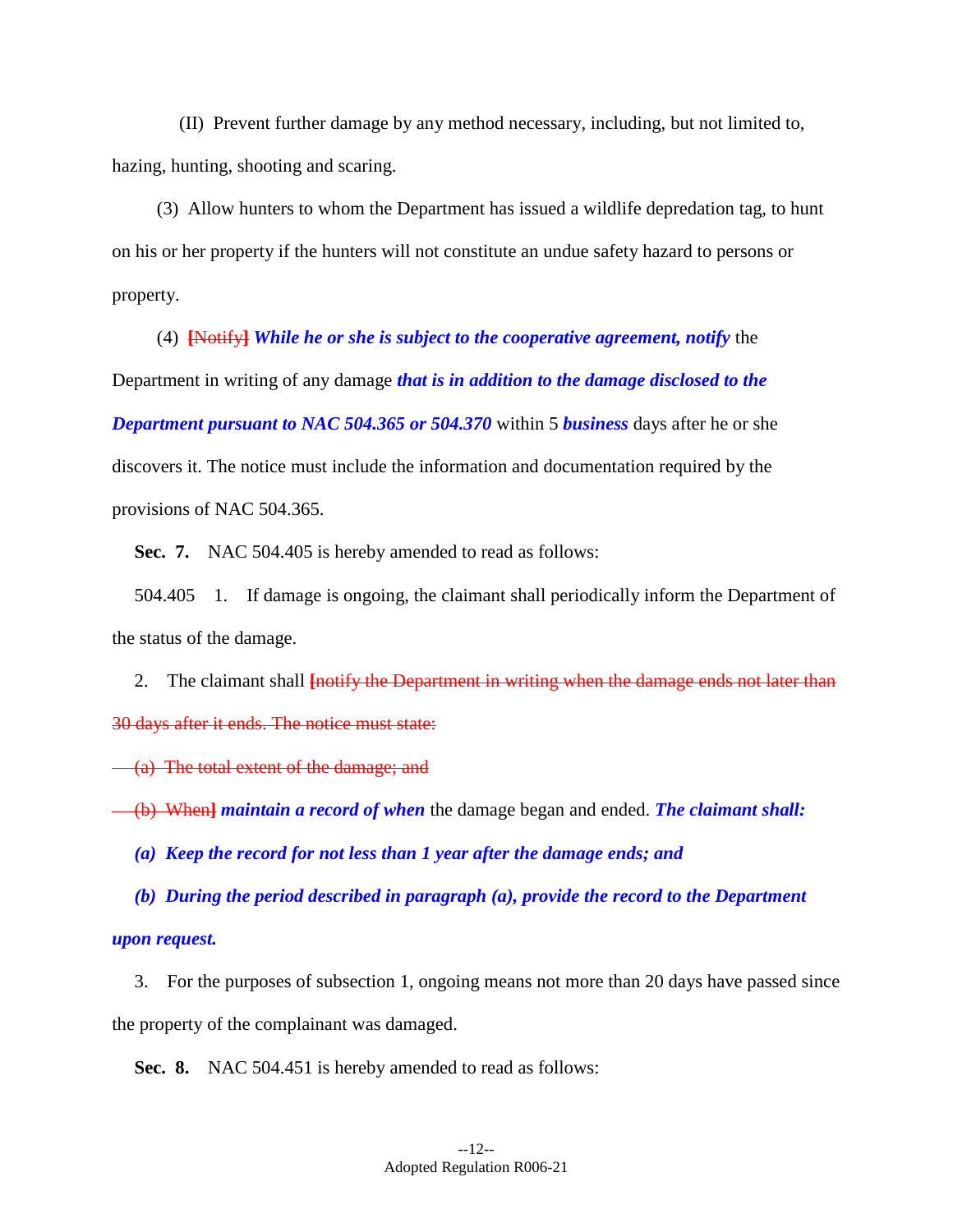504.451 1. An application for a commercial license may be obtained from:

(a) The headquarters of the Department; or

(b) The regional offices of the Department in Fallon, Elko or Las Vegas.

- 2. The applicant must include on the application for a commercial license:
- (a) The name of the applicant;
- (b) The physical and mailing addresses of the applicant's residence and place of employment;

(c) The *cellular telephone number of the applicant, if any, or the* telephone numbers of the

applicant's residence and place of employment;

(d) *The electronic mail address of the applicant, if any;* 

*(e)* The driver's license number *, driver authorization card number or instruction permit number* of the applicant, *as applicable*, if he or she has been issued a driver's license  $\frac{1}{2}$ ;

(e)**]** *or obtained a driver authorization card or an instruction permit in accordance with* 

# *NRS 483.291;*

*(f)* The date of birth of the applicant;

**[**(f)**]** *(g)* The name, address and telephone number of the company or institution which the applicant is representing, if any;

 $\frac{f(g)}{g(h)}$  *(h)* A description of the purpose for which the wildlife is to be held;

 $\frac{[h]}{[h]}$  *(i)* The common and scientific name and the number of each species of wildlife:

(1) To be obtained; and

(2) Presently being held by the applicant, if the application is for the renewal of a license,

 $\rightarrow$  for which the applicant is requesting the commercial license;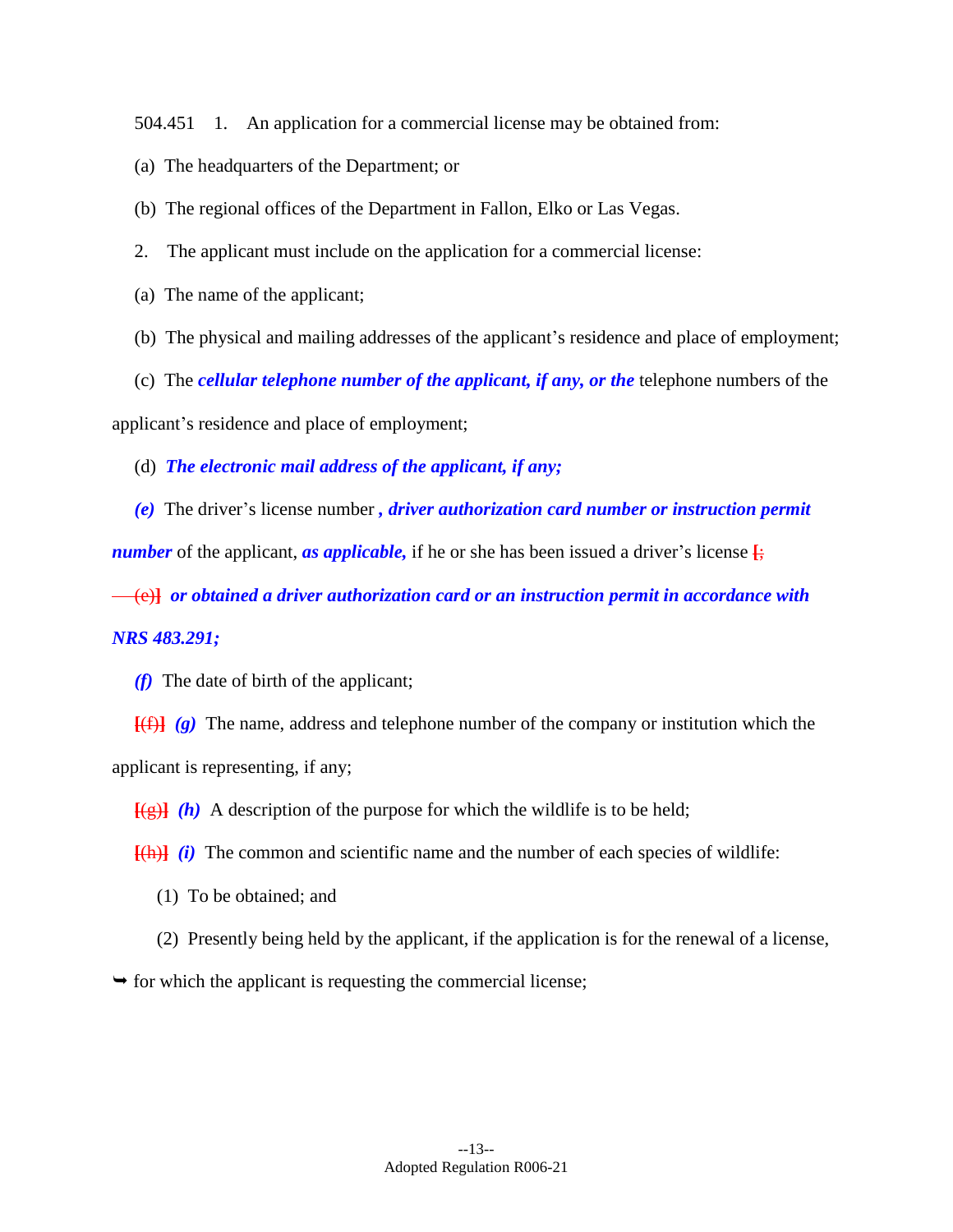**[**(i)**]** *(j)* If the applicant is applying for the license for the first time, the name, address and *cellular telephone number, if any, or other* telephone number of the person from whom the wildlife will be obtained;

 $\overline{f(i)}$  (k) If the applicant resides in this State, the location at which the wildlife will be permanently maintained;

**[**(k)**]** *(l)* If the applicant is not a resident of this State and he or she will be importing and displaying or exhibiting the wildlife in this State, a description of each location at which the wildlife will be displayed or exhibited and the approximate length of time that the wildlife will be displayed or exhibited at each location;

**[**(l)**]** *(m)* A complete description, including a diagram, of the holding facilities, cages or aquaria, as appropriate, that will be used to hold or confine the wildlife;

**[**(m)**]** *(n)* If the applicant has been convicted of violating the laws or regulations of any state or the United States Fish and Wildlife Service relating to the commercialization of wildlife within the 5 years immediately preceding the date of the application, a description of each violation, a description of the penalty imposed for each violation and the name of the state in which each conviction occurred; **[and**]

(n)**]** *(o) A copy of the applicant's license issued pursuant to 7 U.S.C. §§ 2131 et seq.;* 

*(p) A copy of the applicant's permit issued pursuant to 50 C.F.R. §§ 21.1 et seq., if any; and* 

*(q)* The applicant's signature and the date on which the application is signed.

3. In addition to the requirements of subsection 2, an application for a commercial license for a species of wildlife which is listed in NAC 503.110 must **[**contain**]** *:* 

*(a) Include:*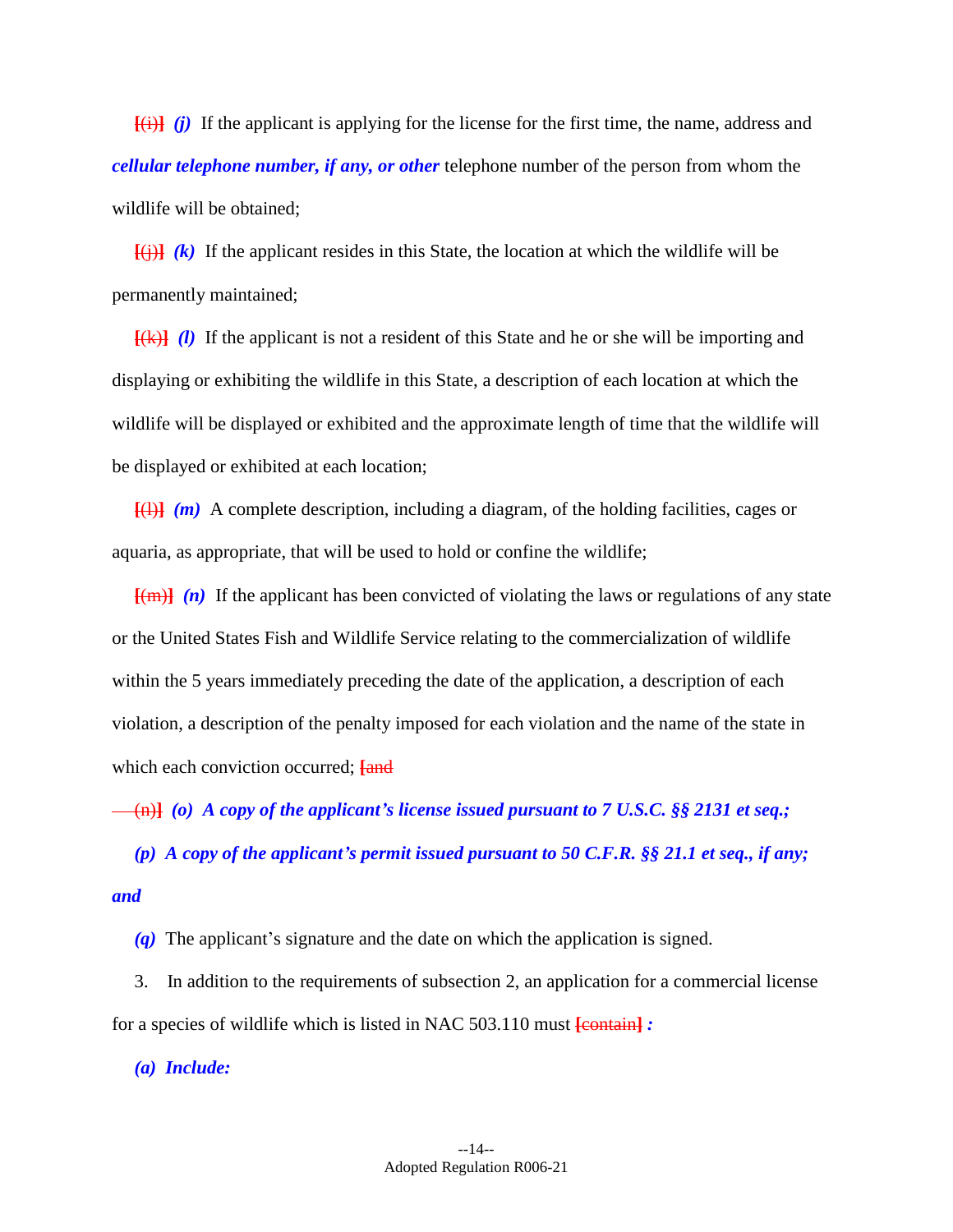*(1) Evidence that the applicant is an accredited institutional member of the Zoological Association of America or the Association of Zoos and Aquariums, or a successor organization; or* 

*(2) Evidence that the person is engaged in commercial aquaculture and in compliance with paragraph (e) of subsection 3 of NAC 503.110; and* 

*(b) Contain* a description of:

 $\overline{f(a)}$  (1) The measures that will be used to prevent the wildlife from escaping; and

**[**(b)**]** *(2)* The methods and equipment that will be used to recapture or destroy the wildlife if it does escape.

**Sec. 9.** NAC 504.452 is hereby amended to read as follows:

504.452 1. An application for a noncommercial license may be obtained from:

(a) The headquarters of the Department; or

(b) The regional offices of the Department in Fallon, Elko or Las Vegas.

2. An applicant for a noncommercial license must include on the application:

(a) The name of the applicant;

(b) The physical and mailing addresses of the applicant's place of employment and residence;

(c) The *cellular telephone number of the applicant, if any, or the* telephone numbers of the

applicant's place of employment and residence;

(d) *The electronic mail address of the applicant, if any;* 

*(e)* The driver's license number *, driver authorization card number or instruction permit number* of the applicant, *as applicable*, if he or she has been issued a driver's license  $\frac{1}{2}$ ;

(e)**]** *or obtained a driver authorization card or an instruction permit in accordance with NRS 483.291;*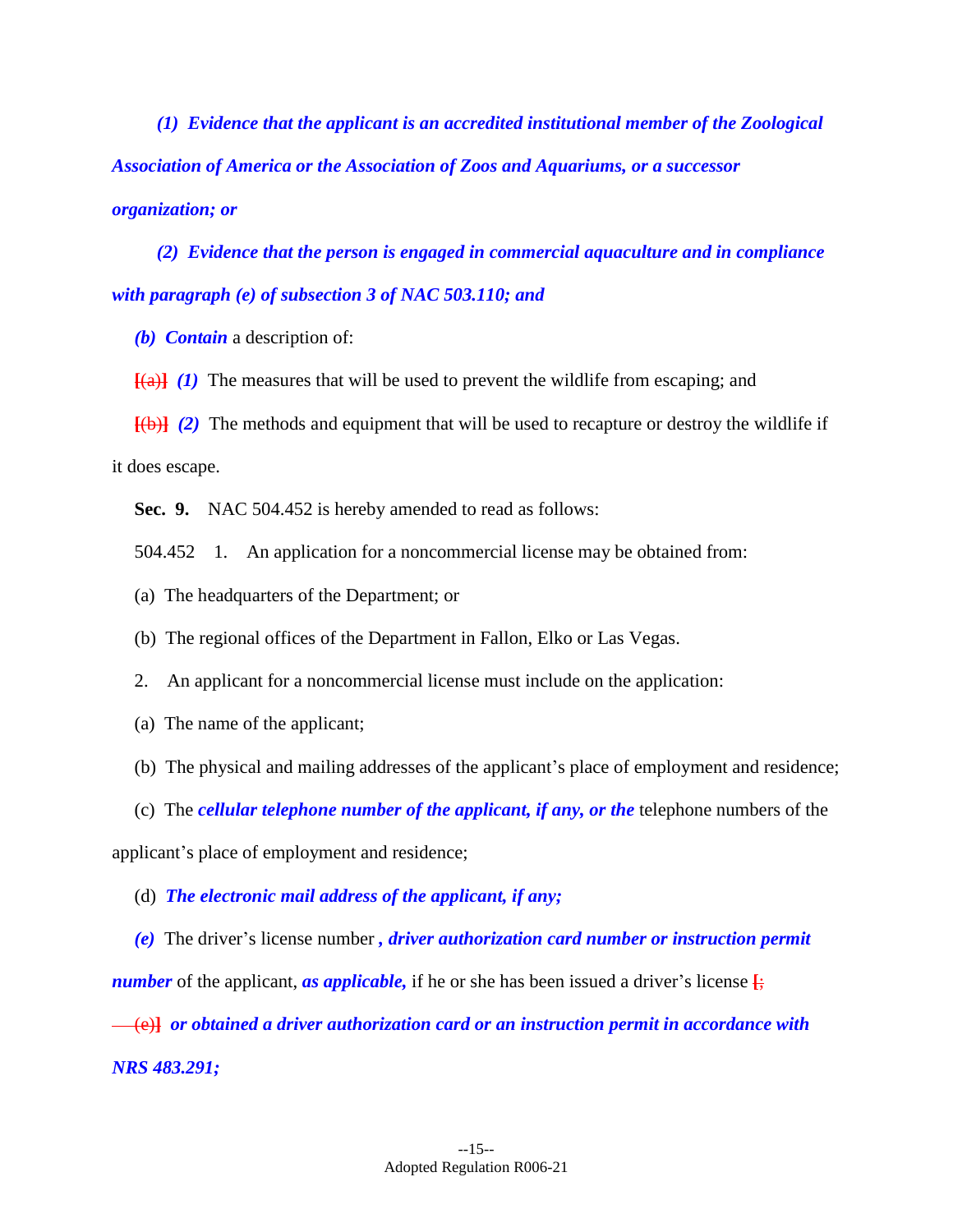*(f)* The date of birth of the applicant;

 $[$ (f))  $\hat{f}$   $\hat{g}$   $\hat{g}$   $\hat{g}$  a description of the purpose for which the wildlife is to be held;

 $[(g)]$   $(h)$  The common and scientific name and number of:

(1) Each species of wildlife to be obtained; and

(2) If the application is for the renewal of a license, each species presently in captivity,

 $\rightarrow$  for which the applicant is requesting a license;

**[**(h)**]** *(i)* If the application is an initial application, the name, address and *cellular telephone number, if any, or other is elephone number of the source where the wildlife will be obtained;* 

**[**(i)**]** *(j)* The locations at which the wildlife will be permanently maintained;

 $\overline{f(i)}$  (k) A complete description, including a diagram, of the holding facilities, cages or aquaria that will be used to confine the wildlife;

**[**(k)**]** *(l)* If the applicant has been convicted of violating the laws or regulations of any state or the United States Fish and Wildlife Service relating to the possession of live wildlife within the 5 years immediately preceding the date of the application, a description of each violation, a description of the penalty imposed for each violation and the name of the state in which each conviction occurred; and

 $\overline{f(1)}$   $(m)$  The signature of the applicant and the date of the application.

**Sec. 10.** NAC 504.4595 is hereby amended to read as follows:

 504.4595 1. A person does not need to obtain a license to possess, propagate, breed or otherwise maintain the following species of privately planted live fish, including hybrids thereof, in a pond or lake which is not connected to a state water system by means of a natural water course and which is located wholly on private property:

(a) Rainbow trout;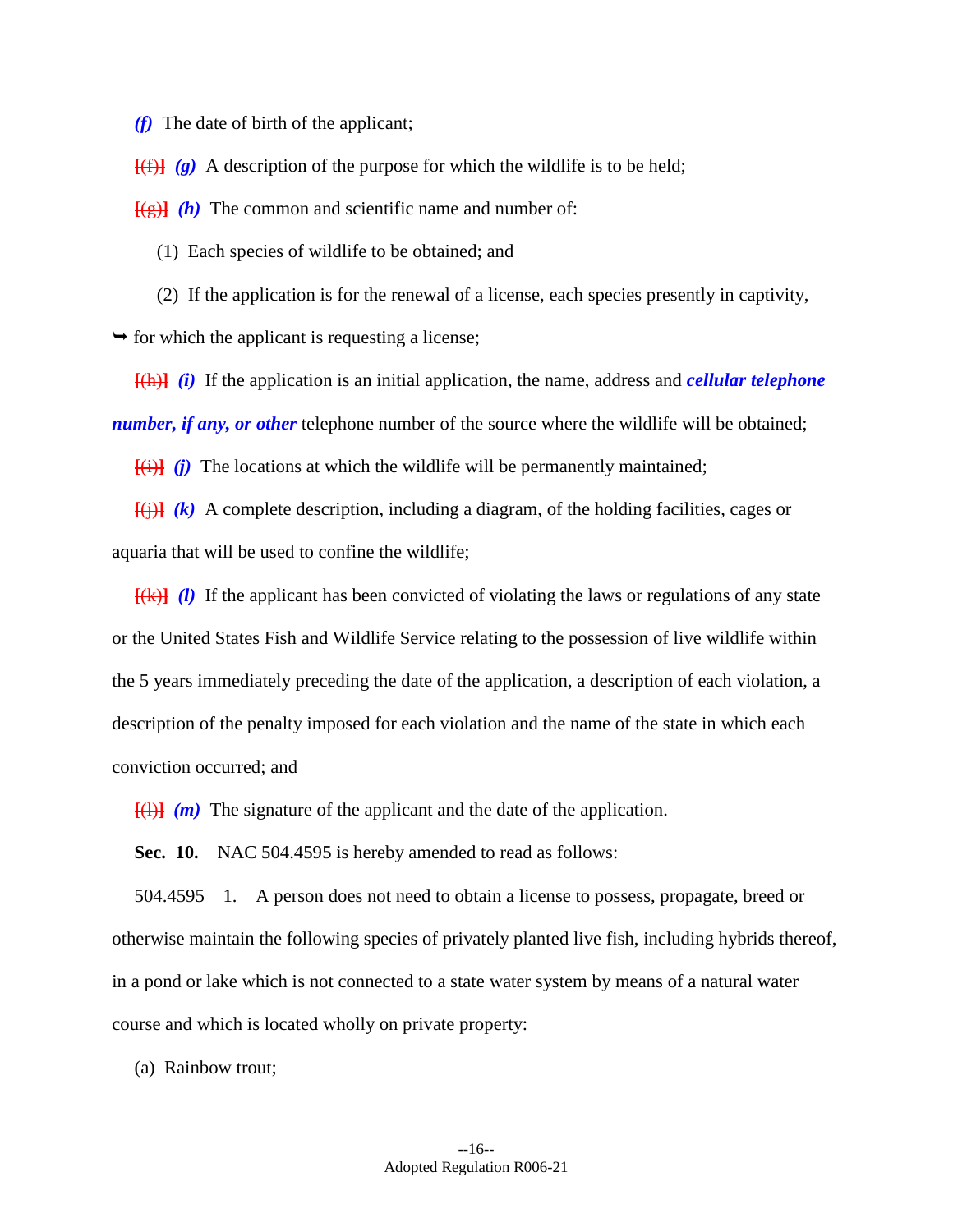- (b) Brown trout;
- (c) **[**Cutthroat trout;

(d) Brook trout;

(e)**]** Largemouth bass;

**[**(f)**]** *(d)* Smallmouth bass;

**[**(g)**]** *(e)* Bluegill sunfish;

**[**(h)**]** *(f)* Redear sunfish;

 $\overline{(i)}$   $\overline{(g)}$  Channel catfish;

**[**(j) Black bullhead;**]** 

*(h) Bullhead catfish;* or

**[**(k)**]** *(i)* Crappie.

2. Species of fish, and any parts and progeny thereof, authorized to be held pursuant to subsection 1 must not be:

(a) Sold, bartered or traded;

(b) Released into the waters of this State which are not located on the same private property,

unless the other water is located wholly on private property and is not part of or connected to the state water system by means of a natural water course;

(c) Captured or removed from the wild to stock the water on the private property;

(d) Imported into this State, except upon the written authorization of the Department; or

(e) Placed on public display or maintained as a part or as an adjunct to a commercial establishment.

3. A person who possesses fish in accordance with this section may not charge another person a fee for the privilege of fishing for or otherwise capturing those fish.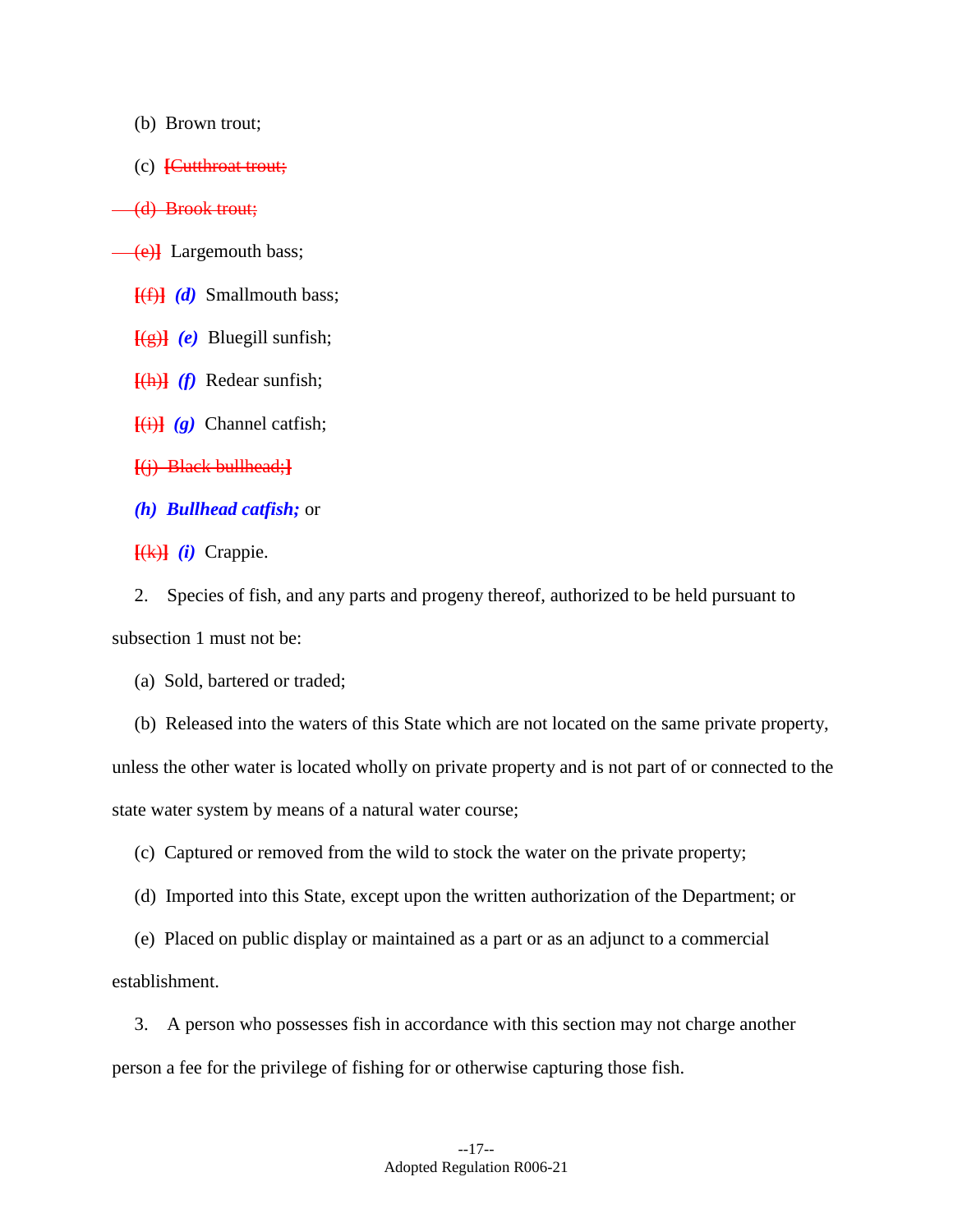4. A species of fish authorized to be possessed pursuant to this section may not be transported **[**, alive**]** *:* 

*(a) Alive, from the private property where the fish are being held, without the written authorization of the Department; and* 

*(b) Alive* or dead, from the private property where the fish are being held, unless the fish are accompanied by an itemized statement which lists:

 $[$ (a) $]$   $($ *l*) The species and number of each fish to be transported;

**[**(b)**]** *(2)* The date on which the fish to be transported were acquired by the person possessing the fish pursuant to this section;

**[**(c)**]** *(3)* The name and address of the person transporting the fish and the name and address of the person who will receive the fish, if different from the transporter;

**[**(d)**]** *(4)* The name and address of the person who owns or controls the property from which the fish are being transported; and

**[**(e)**]** *(5)* The signature of the person who owns or controls the property where the fish were being held, or of the person's designee.

5. The owner, or if applicable, lessee, of a private pond or lake which is stocked with fish in accordance with this section, his or her family and guests may take fish from that pond or lake:

(a) At any time;

(b) In any manner which is not deleterious or dangerous to the residents, the wildlife other than the fish to be taken, and the habitat of the wildlife in this State; and

(c) Without regard for limits and required fishing licenses, permits or stamps.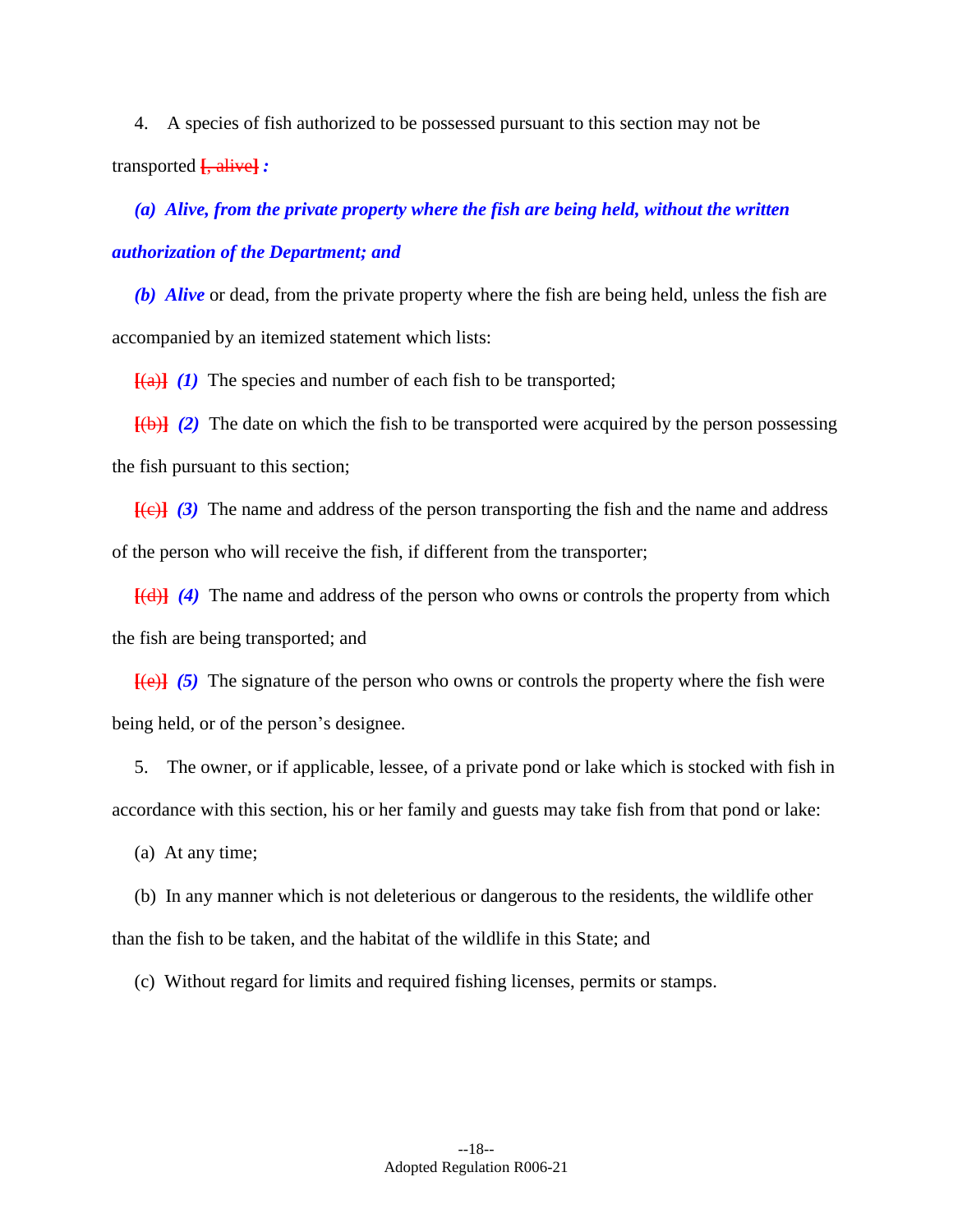$\rightarrow$  For the purposes of this subsection, manners of taking fish which are deleterious or dangerous to the residents, the wildlife other than the fish to be taken, and the habitat of the wildlife include, but are not limited to, the use of poisons and the use of explosives.

**Sec. 11.** NAC 504.460 is hereby amended to read as follows:

 504.460 1. Except as otherwise provided in subsection 2 and NAC 504.459 and 504.461, the Department may authorize only the following species of wildlife to be possessed and propagated under the authority of a commercial license:

(a) Chukar.

- (b) Hungarian (gray) partridge.
- (c) California quail.
- (d) Gambel's quail.
- (e) Scaled quail.
- (f) Bobwhite quail.
- (g) Ring-necked and white-winged pheasant.
- (h) **[**Indigenous reptiles and amphibians.
- (i)**]** Mountain quail.
	- 2. Subject to the limitations set forth in NAC 503.110, the Department may authorize the

possession and propagation of:

(a) Fish **[**,**]** *other than those species of fish listed in NAC 504.4595,* crustaceans and

mollusks under the authority of a commercial license.

(b) **[**Native and nonnative endemic species of fish, other than those species of fish listed in

NAC 504.4595, under the authority of a noncommercial license.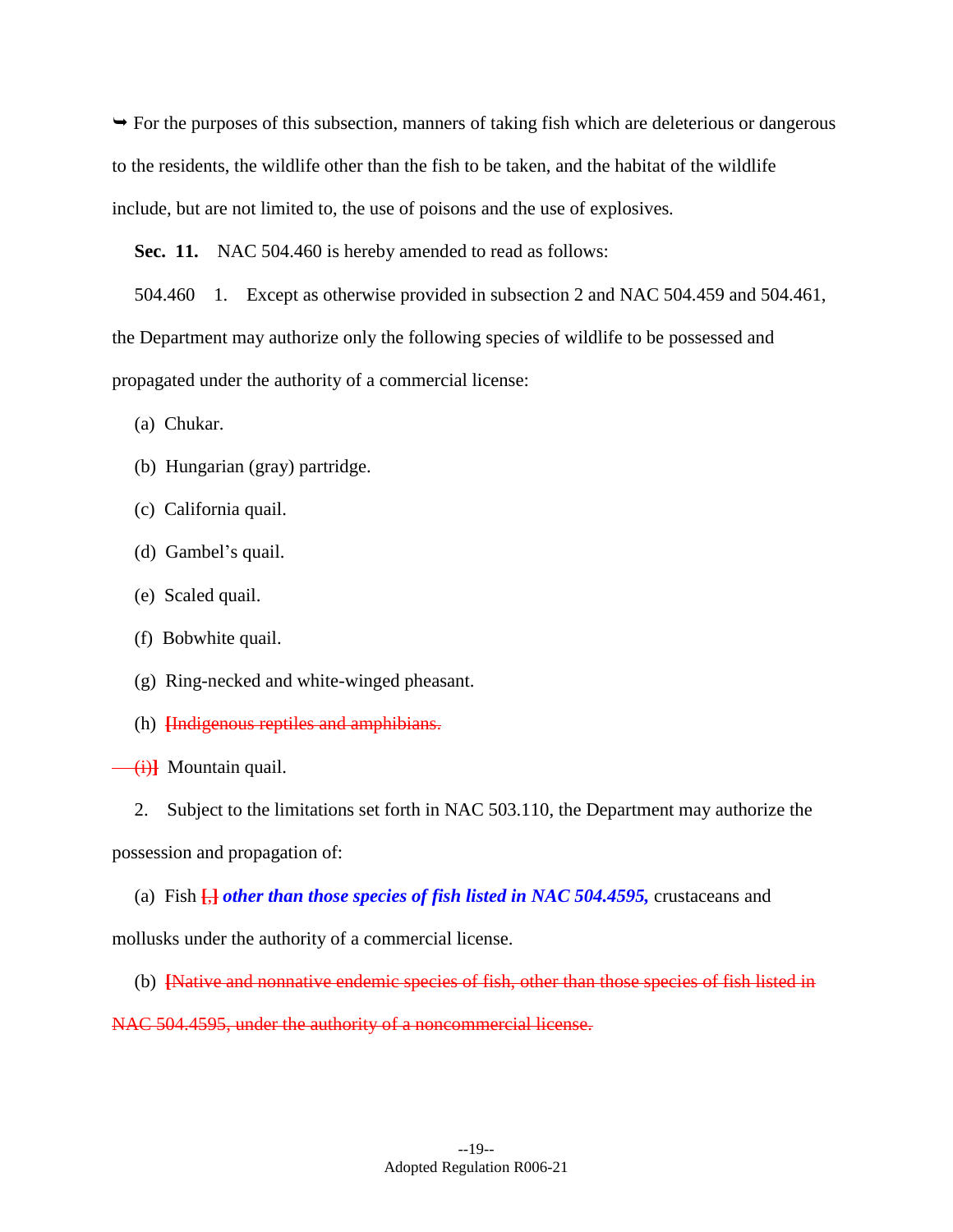(c)**]** Other species of wildlife under the authority of a commercial or noncommercial license, if the Department is satisfied, based upon an investigation conducted pursuant to NRS 503.597, that the importation and possession of that species will not be detrimental to the wildlife or the habitat of wildlife in this State.

**Sec. 12.** NAC 504.461 is hereby amended to read as follows:

 504.461 1. **[**A**]** *Except as otherwise provided in NAC 504.471, a* natural person may without a license or permit issued by the Department capture, possess, transport and breed reptiles and amphibians which are classified by the Department as unprotected if:

(a) The capture, possession, transportation and breeding is for strictly personal and noncommercial purposes; and

(b) The number of reptiles and amphibians possessed by the person does not exceed the possession limits established by the Commission for each such reptile and amphibian.

2. If, while in the possession of a natural person pursuant to this section, an unprotected reptile or amphibian produces progeny and the number of the progeny exceeds the possession limits established by the Commission for that reptile or amphibian, the natural person may hold the excess number of progeny in captivity for not more than 45 days after the date on which the progeny hatched or was born. On or before the expiration of the 45-day period, such progeny must be given as a gift to another natural person or a scientific or educational institution located in this State, or disposed of as directed by the Department. Such progeny must not be released into the wild.

3. Except as otherwise provided in chapters 501 to 504, inclusive, of NAC, unprotected reptiles and amphibians, and any parts and progeny thereof, which are possessed in accordance with this section may not be: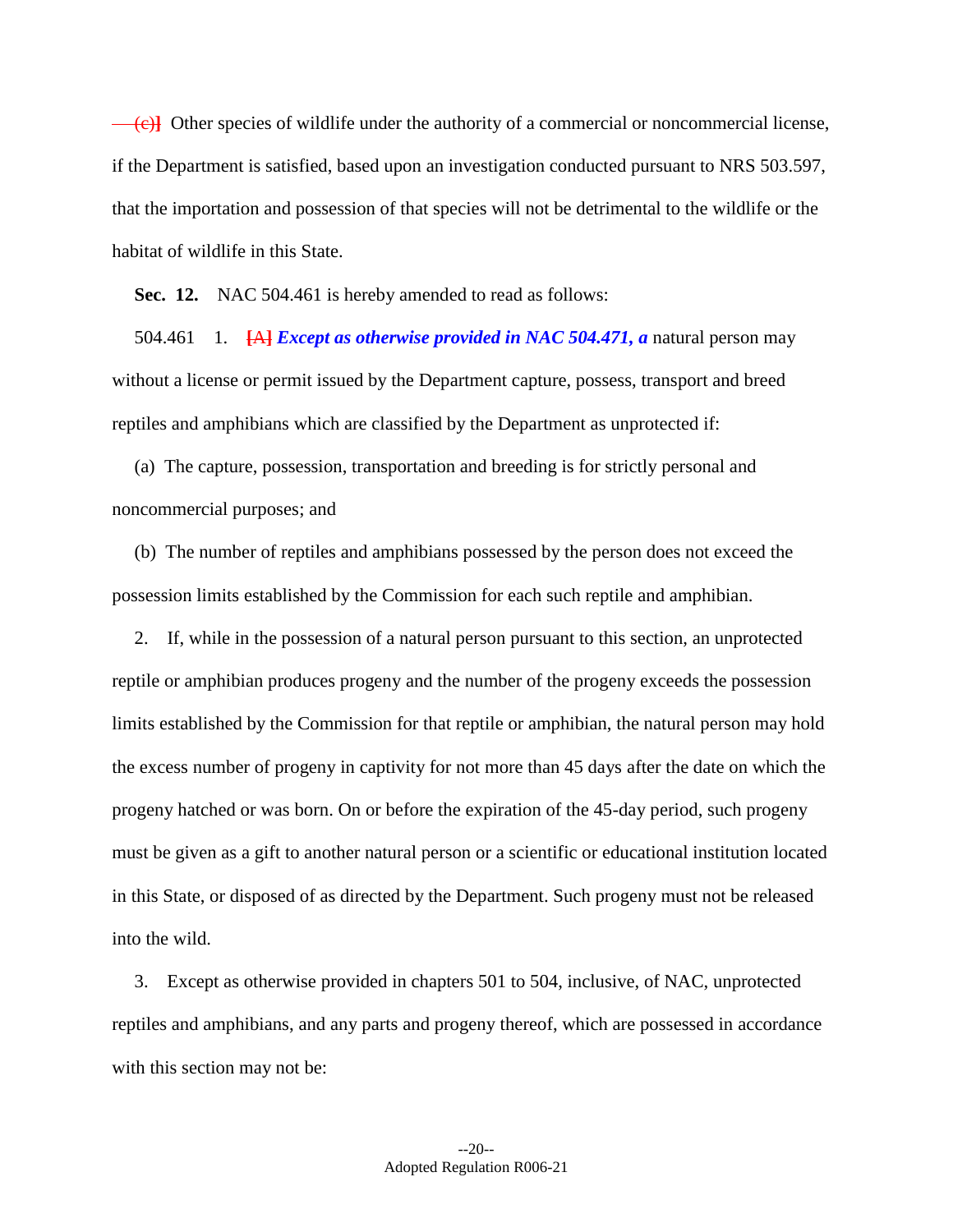(a) Sold, bartered or traded;

(b) Released into the wild if the reptile or amphibian has been removed from the site where it was captured; or

(c) Maintained for public display or as a part of or adjunct to any commercial establishment.

4. This section does not authorize the possession, transportation or exportation of unprotected reptiles or amphibians in violation of any applicable federal, state, county or city law, regulation or ordinance.

**Sec. 13.** NAC 504.4615 is hereby amended to read as follows:

 504.4615 1. A person may collect an unprotected reptile pursuant to NAC 504.461 at any hour of the day or night and only by hand or by use of a noose, set of tongs or snake hook.

2. A person may collect an unprotected amphibian pursuant to NAC 504.461 at any hour of the day or night only by hand or by the use of a dip net.

3. In collecting an unprotected reptile or amphibian in accordance with this section, a person shall not use:

(a) A crowbar, tire iron, jackhammer, winch, explosive device, chemical substance or any other method or means of collection that involves the removal or breaking apart of rocks, a natural shelter or the habitat in or around which the reptile or amphibian may be found; or

(b) Any type of **[**pit**]** trap **[**or**]** *, including, without limitation, a pit trap or a* can trap.

 *4. The provisions of subsections 1 and 2 do not apply to employees of the Department while carrying out the duties of their employment or while acting in their official capacities.* 

**Sec. 14.** NAC 504.464 is hereby amended to read as follows: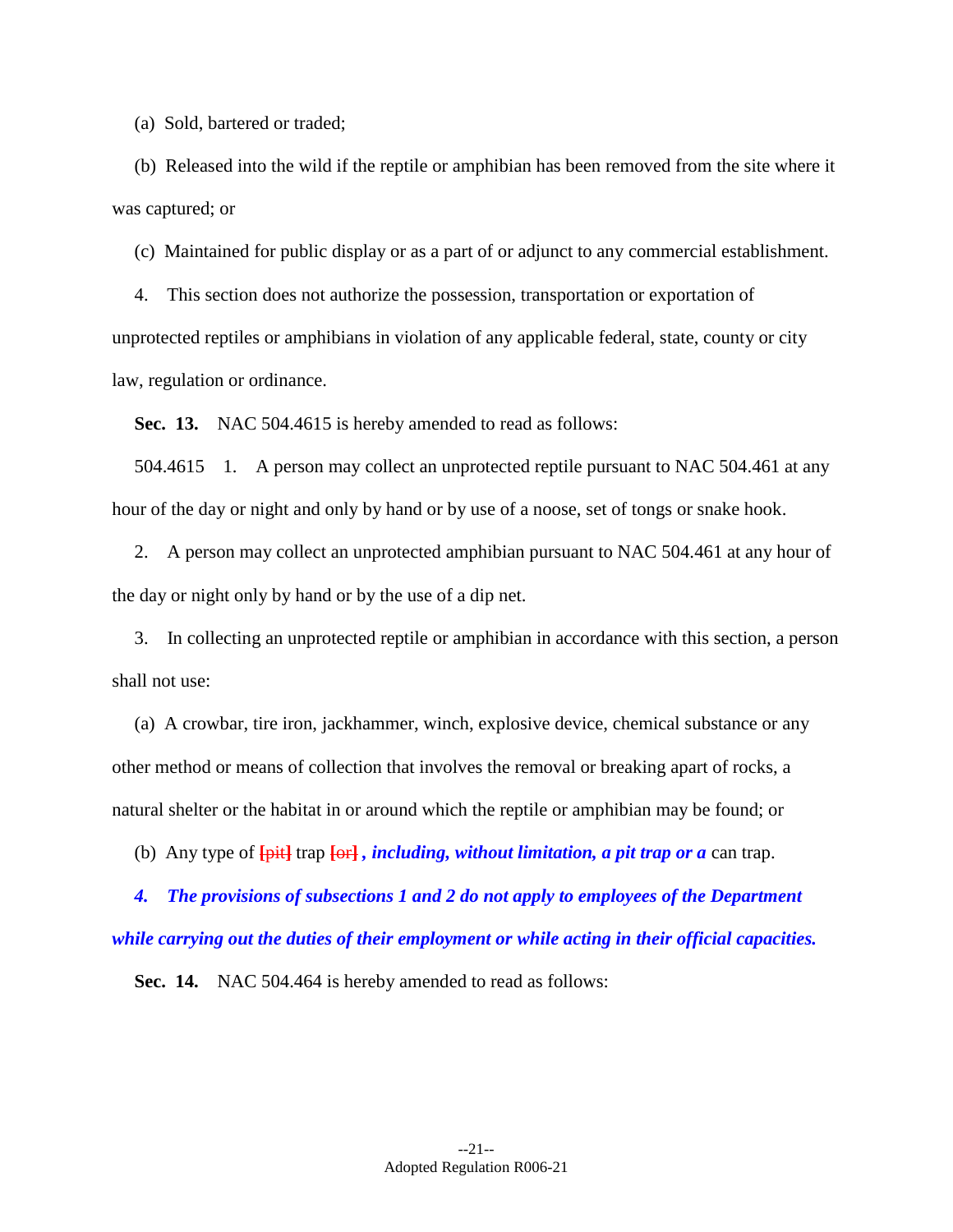504.464 1. Except as otherwise provided in subsection 2 and NAC 504.466, a person who holds a commercial or noncommercial license may import a shipment of live wildlife into this State if he or she complies with the following requirements:

(a) The person's license must authorize the possession of the species to be imported;

(b) The person must first obtain an importation permit from the Department unless his or her commercial or noncommercial license specifically authorizes the importation of the species;

## **[**and**]**

 be accompanied by a certificate of health issued by a fish pathologist approved by the (c) If the shipment is comprised of birds, fish *,* **[**or**]** mammals, *reptiles or amphibians,* it must Department or a veterinarian who is:

(1) Licensed to practice in the state in which the shipment originated; and

(2) Accredited by the Federal Government **[**.**]** *; and* 

*(d) At least 30 days before the live wildlife is imported into this State, the person discloses to the Department the location where the live wildlife is held and any other location where the live wildlife will be held during the 30 days before the live wildlife is imported into this State.* 

2. A person who holds a commercial or noncommercial license may import live fish into this State if:

(a) The person's license authorizes the possession of the species to be imported; and

(b) The person complies with the provisions of NRS 503.597 and NAC 503.560.

**Sec. 15.** NAC 504.466 is hereby amended to read as follows:

 504.466 1. A person who holds a commercial or noncommercial license must not import ungulates into this State unless:

(a) The person's license authorizes the possession of the species to be imported;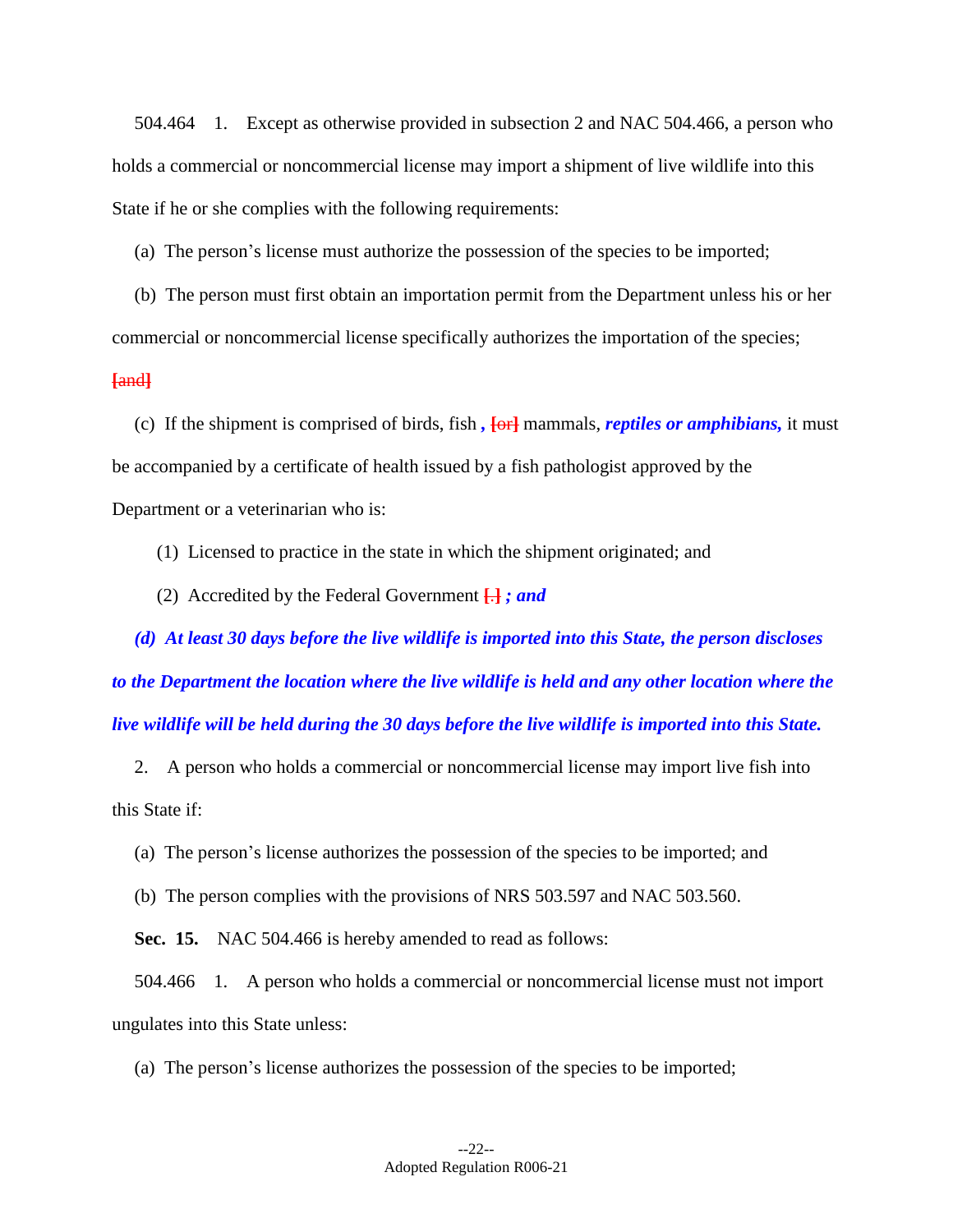- (b) The person first obtains:
	- (1) An importation permit from the Department; and
	- (2) An importation permit from the State Department of Agriculture; **[and]**

(c) *At least 30 days before the ungulate is imported into this State, the person discloses to the Department the location where the ungulate is held and any other location where the ungulate will be held during the 30 days before the ungulate is imported into this State; and* 

 Agriculture a health certificate and certificate of examination of the ungulates issued by a *(d)* The person submits to the Department of Wildlife and the State Department of licensed veterinarian who is accredited by the Federal Government. The certificate of examination must include:

(1) A statement that all animals in the shipment tested negative for tuberculosis, brucellosis and such other diseases as prescribed by the Department of Wildlife and the State Department of Agriculture; and

(2) The following statement signed by the veterinarian in the state, province or country where the ungulates originated:

To the best of my knowledge, animals listed in this certificate are not infected with paratuberculosis (Johnes Disease) and have not been exposed to animals infected with paratuberculosis. To the best of my knowledge, the premises of origin have not been the site of a significant outbreak of disease in the previous 24 months that was not contained and extirpated using recognized standards for the control of diseases.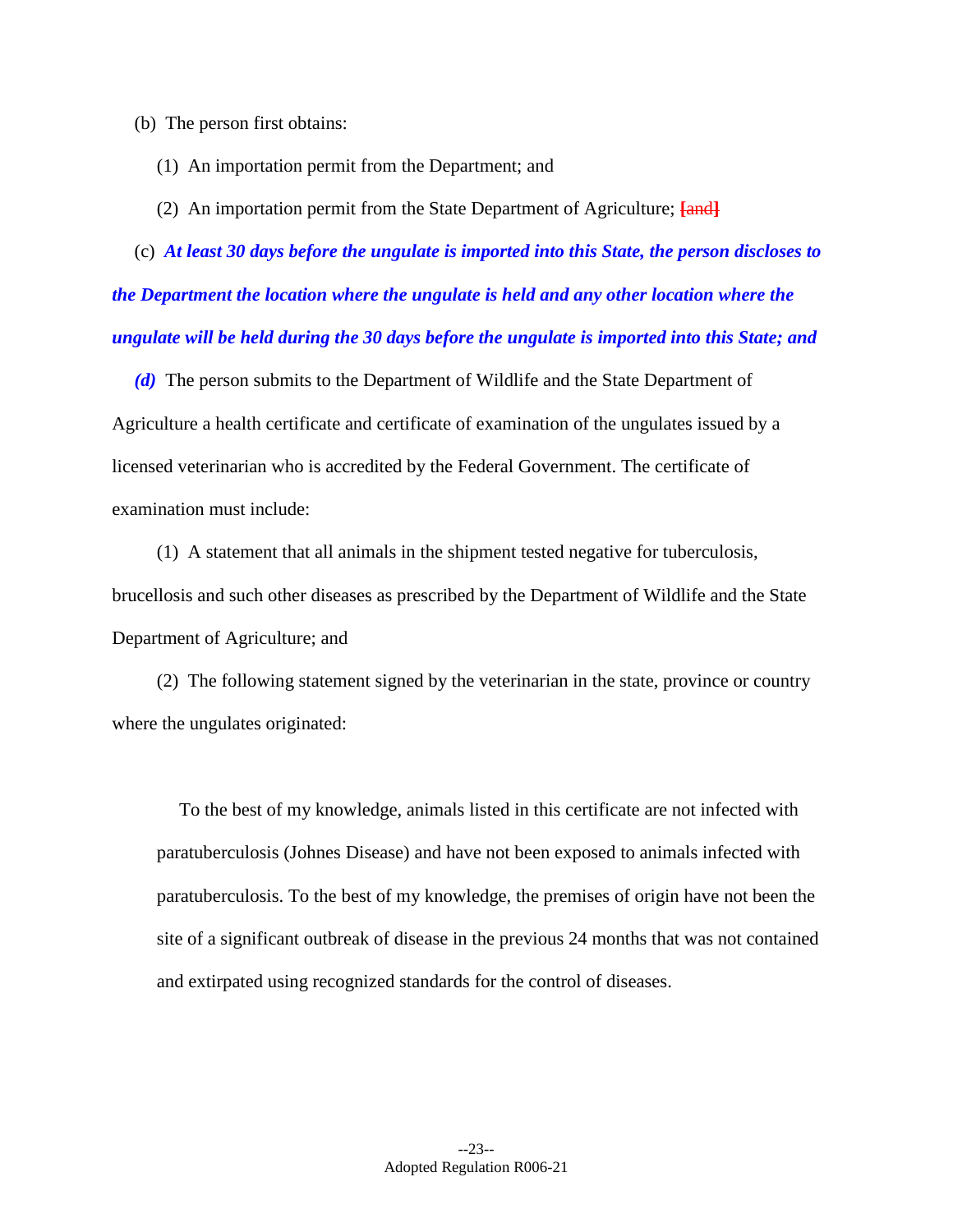2. *A person who holds a commercial or noncommercial license and who imports ungulates into this State pursuant to subsection 1 must comply with NRS 501.3845 and 571.210 regarding chronic wasting disease.* 

**3.** Additional examinations of the animals may be required by the Department of Wildlife or the State Department of Agriculture if:

(a) Written notice is given to the licensee; and

(b) There is reason to believe that other diseases, parasites or health risks are present.

[3.] 4. Imported ungulates must be isolated from other animals, for at least 30 consecutive days after entry into the State, at the quarantine facility of the importing licensee which is approved pursuant to NAC 504.480.

**Sec. 16.** NAC 504.471 is hereby amended to read as follows:

 504.471 A person shall not ship, transport or export wildlife from the State of Nevada unless:

1. The person first obtains an exportation permit from the Department;

2. The person possesses a valid license or permit issued by the Department which specifically authorizes the export of the species listed on the license or permit;

3. The person lawfully obtains the wildlife from a person authorized to possess and export live wildlife without an export permit and the shipment is accompanied by a receipt which includes:

(a) The species of wildlife and the number of each species being shipped or transported;

(b) The date that the wildlife is being shipped or transported; and

(c) The name, address and signature of the person from whom the wildlife was obtained;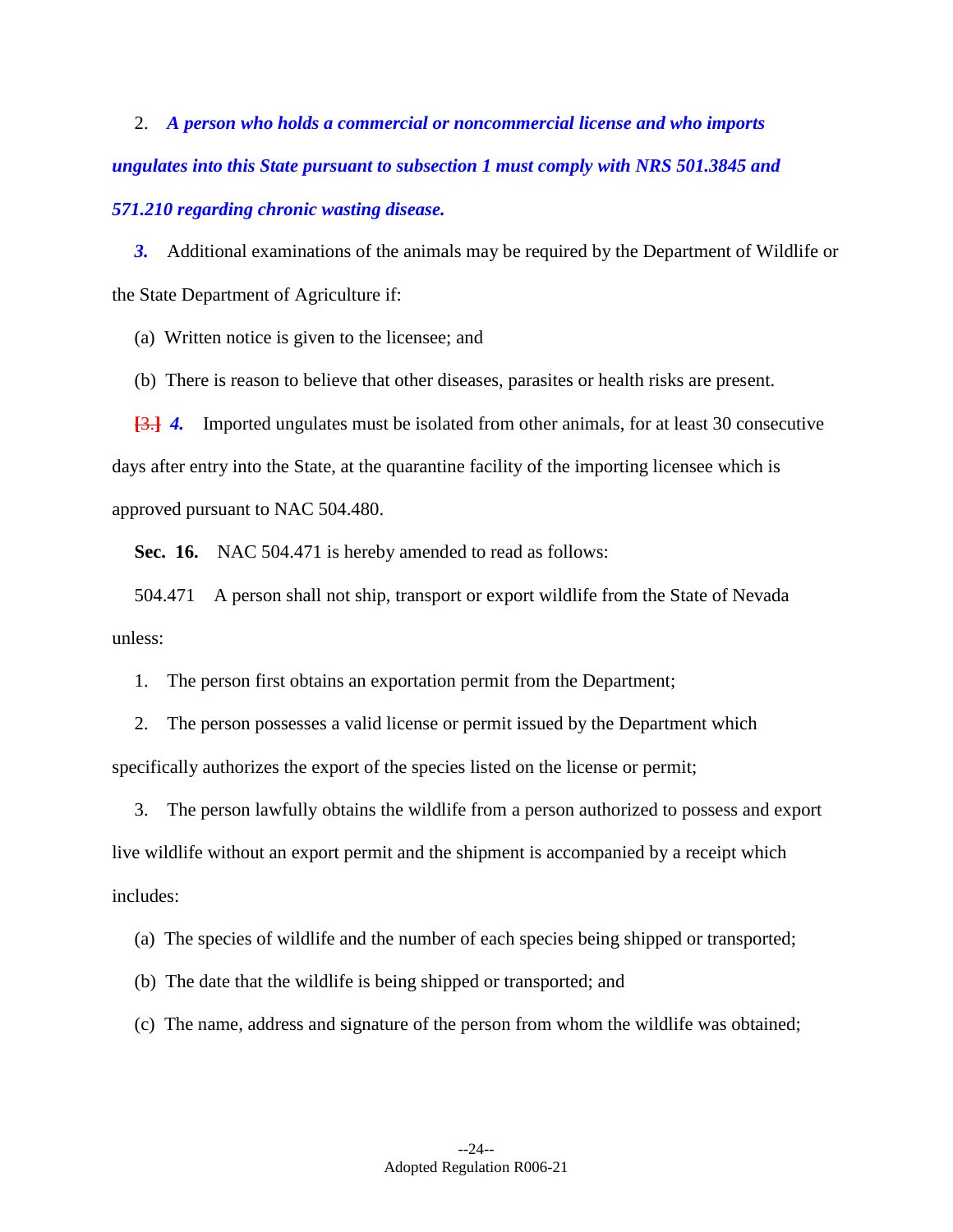4. The person ships or transports species possessed pursuant to NAC 504.459, 504.4595 or 504.4597; or

- to NAC 504.461 **[**.**]** *and the person possesses a permit issued by the Department which*  5. The wildlife to be transported is an unprotected reptile or amphibian possessed pursuant *specifically authorizes the export of the unprotected reptile or amphibian.* 

**Sec. 17.** NAC 504.472 is hereby amended to read as follows:

504.472 1. A person who holds a commercial or noncommercial license for:

(a) Ungulates shall cause any ungulates the person possesses under the authority of that license to be:

(1) Marked with an official eartag approved by the United States Department of Agriculture;

(2) Marked with an eartag supplied or approved by the Department; or

(3) Otherwise permanently marked in a manner acceptable to the Department.

(b) Bobcats, mountain lions or black bears shall cause any of those species the person possesses under the authority of that license to be:

(1) Tatooed in the left ear with a number assigned by the Department; or

(2) Otherwise permanently marked in a manner acceptable to the Department.

(c) Ungulates, bobcats, mountain lions or black bears shall cause any of the progeny of those species the person possesses under the authority of that license to be tagged or marked:

(1) By December 31 of its year of birth; or

(2) Before leaving the facility,

 $\rightarrow$  whichever is earlier.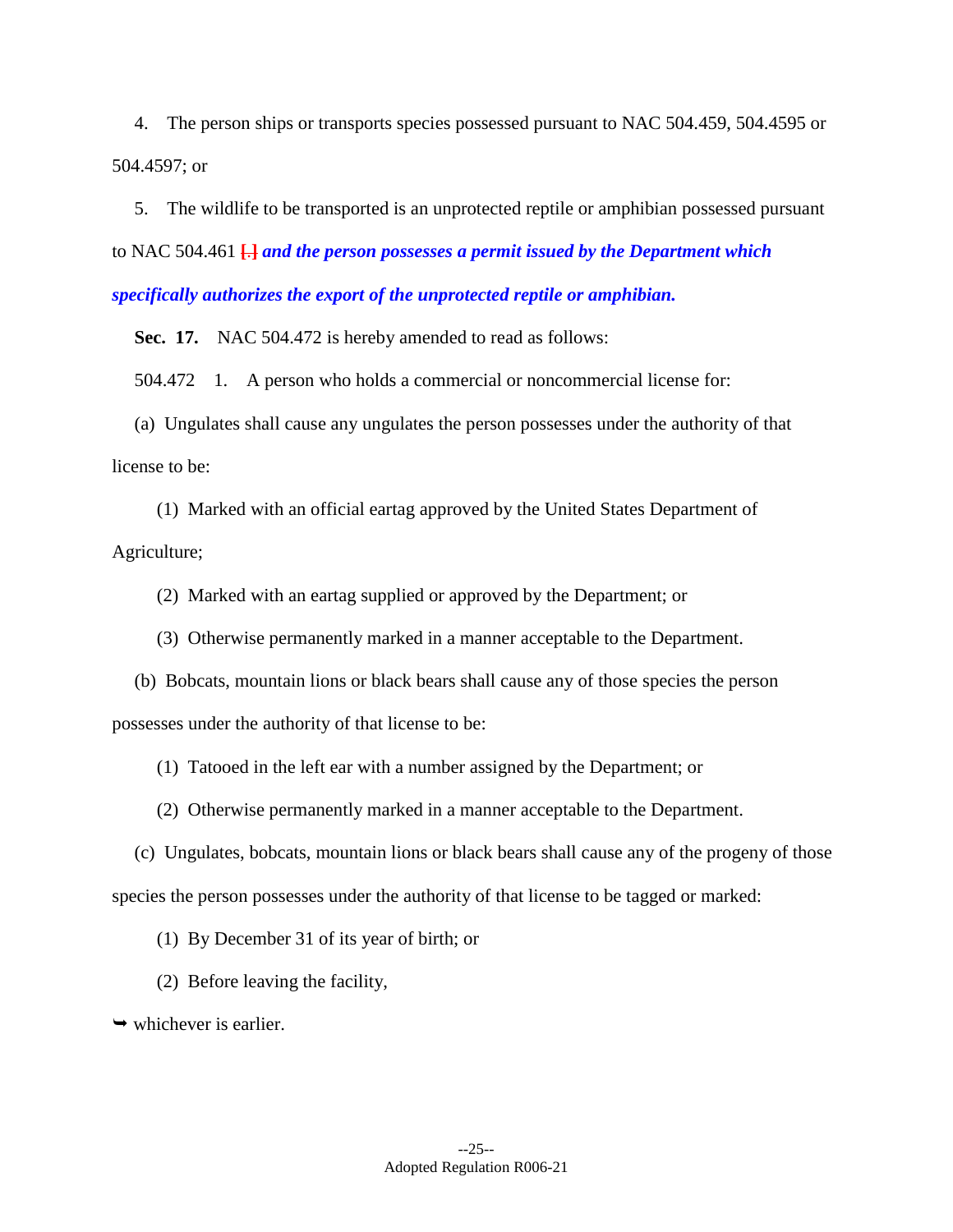2. *A person who holds a commercial or noncommercial license for an animal not mentioned in subsection 1 shall cause the animal the person possesses under the authority of that license to be permanently tagged or marked in a manner acceptable to the Department.* 

**3.** Any identification attached to or implanted in a captive ungulate, bobcat, mountain lion or black bear must not be removed or transferred to any other animal.

**Sec. 18.** NAC 504.476 is hereby amended to read as follows:

 504.476 1. Any person who **[**, on or after February 28, 1994,**]** applies for and is granted an initial commercial or noncommercial license for bobcats, mountain lions or black bears shall maintain, on the premises where the species is most often kept, a cage or open-top enclosure for the species that meets or exceeds the minimum requirements set forth in this section.

2. Any cage for bobcats, mountain lions or black bears must have:

(a) Sides constructed of:

(1) Woven wire or chain link which is no smaller than 11 gauge for bobcats and 9 gauge for mountain lions or black bears; or

(2) A solid material that cannot be destroyed by the species contained therein;

(b) A top constructed of woven wire or chain link which is no smaller than 11 gauge;

(c) A floor:

(1) Constructed of cement or concrete at least 3 inches thick into which metal fence posts are permanently secured; or

(2) Made of dirt with buried chain link or a similar material that will preclude the species from digging through the floor and escaping; and

(d) Double doors constructed in such a manner that the exterior door must be closed before the interior door can be opened. Each door must be secured by a lock.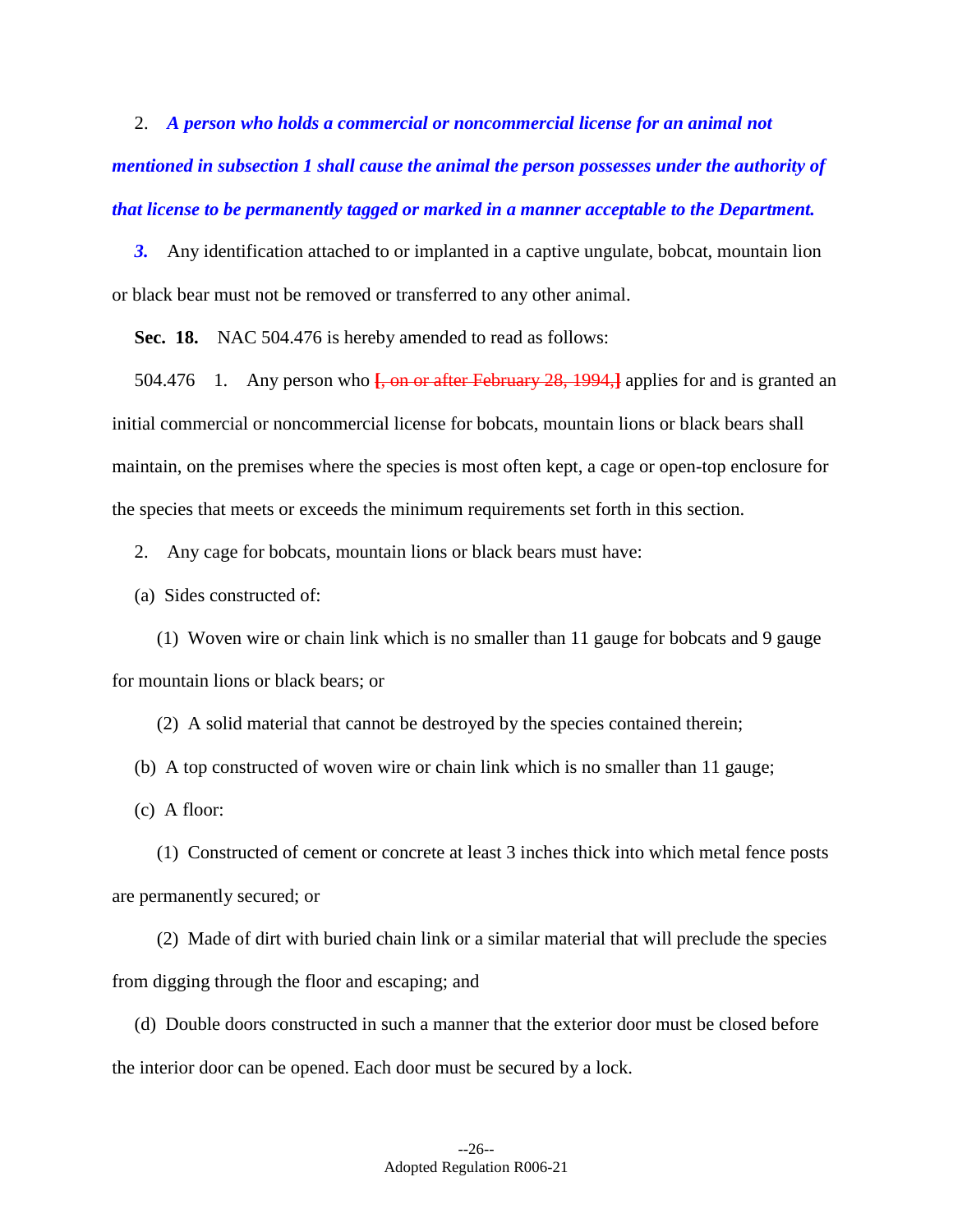3. Any open-top enclosure for bobcats, mountain lions or black bears must comply with the following minimum requirements:

(a) The enclosure must have a perimeter fence which is:

(1) At least 8 feet high for its entire length;

(2) Constructed of:

(I) Woven wire or chain link which is no smaller than 11 gauge for bobcats and 9 gauge for mountain lions or black bears; or

(II) A solid material that cannot be destroyed by the species contained therein; and

(3) Supported by posts or stays located at intervals of not more than 10 feet.

(b) A double overhang (Y-cantilever) of barbed or electrified wire, or smooth wire which is no smaller than 9 gauge, must be installed at the top of the perimeter fence with one cantilever tilted in at a 45-degree angle and the other tilted out at a 45-degree angle. The cantilevers must be not less than 12 inches in length.

(c) For:

(1) Bobcats and mountain lions, the bottom of the perimeter fence must be secured to the ground in such a manner as to prevent the ingress and egress of the species; and

(2) Black bears, buried mesh wire which is no smaller than 11 gauge must extend laterally 3 feet to the inside of the enclosure for the length of the perimeter fence in such a manner as to prevent the species from digging under the fence and escaping.

(d) Any trees or obstacles that would allow bobcats, mountain lions or black bears to exit or enter the enclosure must be removed.

(e) Any gate in the perimeter fence must be:

(1) Designed to close by itself; and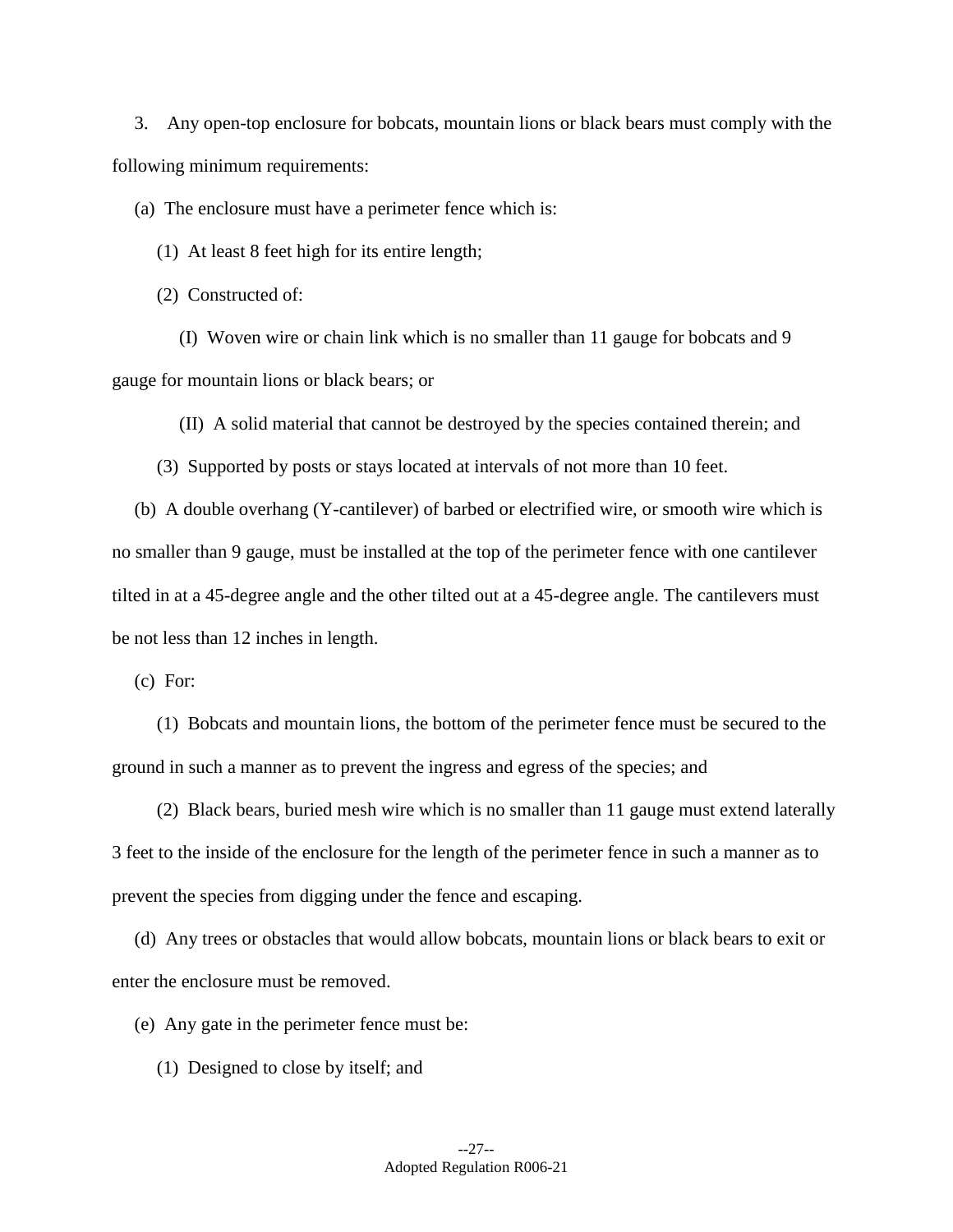(2) Equipped with two locking devices.

 licensee shall immediately repair or alter the cage or open-top enclosure to prevent the continued 4. Any cage or open-top enclosure for bobcats, mountain lions or black bears must be maintained in a condition that prevents the ingress and egress of the species. If any bobcats, mountain lions or black bears pass through, under or over the cage or open-top enclosure, the passage.

**Sec. 19.** NAC 504.478 is hereby amended to read as follows:

504.478 1. Any person:

(a) Who **[**, on or after February 28, 1994,**]** applies for and is granted an initial commercial or noncommercial license for ungulates; or

(b) Who:

(1) **[**On February 28, 1994, holds**]** *Holds* any permit or license issued by the Department which authorizes the possession of live ungulates; and

(2) Adds to or rebuilds any existing enclosures for ungulates on the premises where the ungulates are most often kept, except for the performance of necessary repairs or maintenance,  $\rightarrow$  shall maintain, on the premises where the ungulates are most often kept, an enclosure for those ungulates that meets or exceeds the minimum requirements set forth in this section.

2. The enclosure must have a conventional perimeter fence which is at least 8 feet high for its entire length. The lower 6 feet of the fence must be constructed of:

(a) Woven wire or chain link which is no smaller than 12 1/2 gauge; or

(b) High-tensile woven wire which is no smaller than 14 1/2 gauge,

 $\rightarrow$  of a mesh that is no larger than 6 inches by 8 inches. If the roll of fencing material is less than 6 feet in height it must be overlapped to attain 6 feet, and securely fastened at every other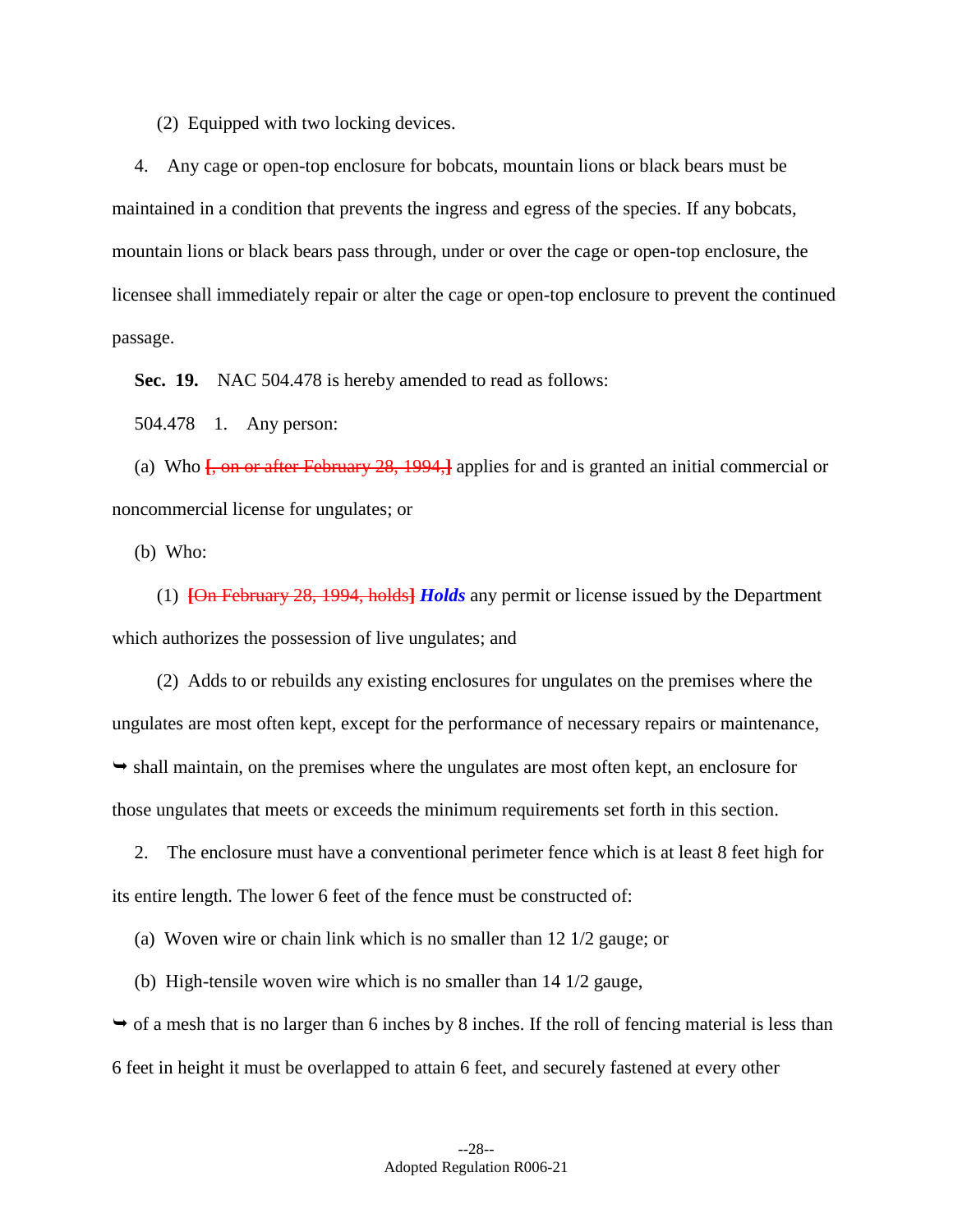vertical row or woven together with cable, in such a manner as to eliminate gaps. Any supplemental wire used on the upper 2 feet of the fence to attain the height of 8 feet must be constructed of smooth, barbed or woven wire which is no smaller than 12 1/2 gauge with strands spaced not more than 6 inches apart.

3. *The enclosure for ungulates listed in NRS 501.3845 or for ungulates that are of the family Cervidae must have an additional perimeter fence that surrounds the conventional perimeter fence described in subsection 2. The distance between the two fences must be at least 8 feet and not more than 16 feet. The additional perimeter fence must comply with the requirements set forth in subsection 2.* 

4. The posts used in a perimeter fence must:

(a) Extend at least 8 feet above and 2 1/2 feet below the surface of the ground.

(b) Be spaced not more than 24 feet apart with stays or supports at intervals between the posts of not more than 8 feet, except that no stays or supports are required for properly stretched high-tensile fences.

- (c) For corner posts, be:
	- (1) Constructed of pressure-treated wood which is not less than 5 inches in diameter; and
	- (2) Braced with wood or a suitable metal properly set in concrete.
- (d) For line posts, be constructed of:
	- (1) Pressure-treated wood which is not less than 4 inches in diameter; or
	- (2) Metal "T" posts which weigh not less than 1 1/4 pounds per foot.
- **[4.**] **5.** Any gate in a perimeter fence must be:
- (a) Designed to close by itself; and
- (b) Equipped with two locking devices.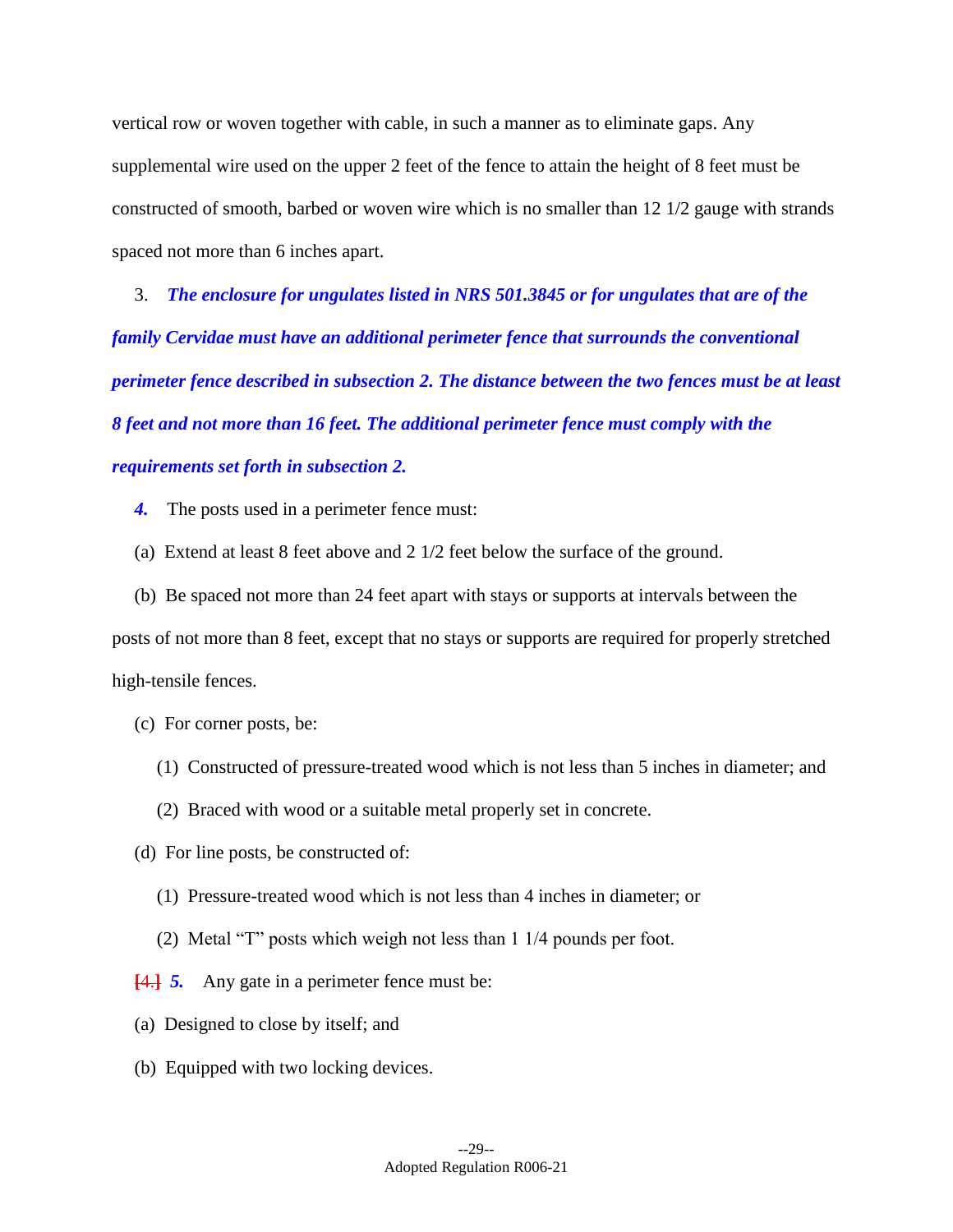**[**5.**]** *6.* There must be no gate in any portion of a perimeter fence shared in common with another enclosure for the same species which is maintained by another licensee.

 **[**6.**]** *7.* Materials for an electrical fence may be used on a perimeter fence only as a supplement to the materials required by this section.

**[**7.**]** *8.* If a perimeter fence is on uneven terrain, any hollows must be filled with suitable materials such as rock, hard-packed soil or logs.

**[**8.**]** *9.* A perimeter fence must be maintained in a condition that prevents the ingress and egress of ungulates. If any ungulates pass through, under or over the perimeter fence, the licensee shall immediately repair or alter the fence to prevent the continued passage.

**Sec. 20.** NAC 504.480 is hereby amended to read as follows:

 504.480 *1.* A person who holds a commercial or noncommercial license for ungulates shall:

**[**1.**]** *(a)* Maintain, on the premises where the ungulates are most often kept, a quarantine facility which is approved by both the Department of Wildlife and the State Department of Agriculture.

**[**2.**]** *(b)* Allow agents of the Department of Wildlife or the State Department of Agriculture to inspect at any time that quarantine facility and any animals contained therein.

**[**3.**]** *(c)* If a quarantine is imposed, quarantine ungulates in that quarantine facility.

**[**4.**]** *(d)* Immediately report to the Department of Wildlife the death of any ungulate the person possesses under the authority of that license. **[**The**]** *Except as otherwise provided in subsection 2, the* Department of Wildlife may require the licensee to submit the ungulate to:

**[**(a)**]** *(1)* A laboratory approved by the Department of Wildlife; or

**[**(b)**]** *(2)* A licensed veterinarian who is accredited by the Federal Government,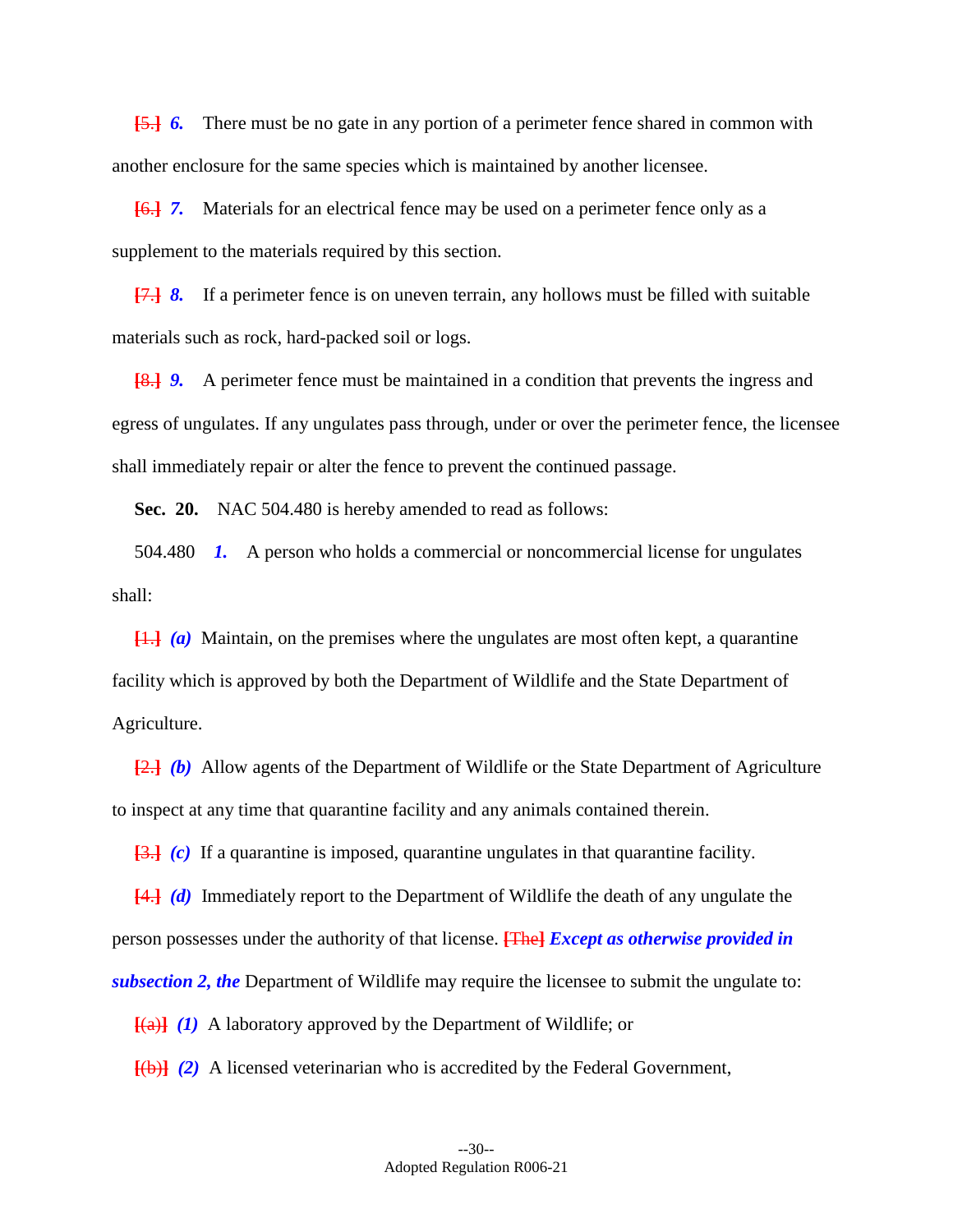$\rightarrow$  for a postmortem examination to determine the cause of death.

 *2. If a person who holds a commercial or noncommercial license for ungulates reports to the Department of Wildlife the death of an ungulate that is of the family Cervidae, the Department of Wildlife shall require the licensee to submit the ungulate, not later than 60 days after the death of the ungulate, to:* 

*(a) A laboratory approved by the Department of Wildlife; or* 

*(b) A licensed veterinarian who is accredited by the Federal Government,* 

*for a postmortem examination to test for chronic wasting disease.* 

**Sec. 21.** NAC 504.486 is hereby amended to read as follows:

 504.486 A person who holds an exhibitor's license issued by the Animal and Plant Health Inspection Service of the United States Department of Agriculture may exhibit in this State wildlife listed in that license, for not more than **[**90**]** *45* days, without obtaining any license or permit issued by the Department for the possession, transportation, importation or exportation of that wildlife.

**Sec. 22.** NAC 504.488 is hereby amended to read as follows:

 504.488 A person who, on February 28, 1994, holds any permit or license issued by the Department that authorizes the possession of a live animal may, except as otherwise provided in the particular permit or license, continue to possess that animal and its progeny *that is born before January 1, 2022,* for the life of that animal and **[**its**]** *such* progeny **[**.**]** *without having to obtain a license pursuant to NAC 504.450 to 504.486, inclusive.* The animal and **[**its**]** *such*  progeny:

1. Must not, if the animal is of a species listed in NAC 503.110, be released, sold, bartered, given away or traded within this State.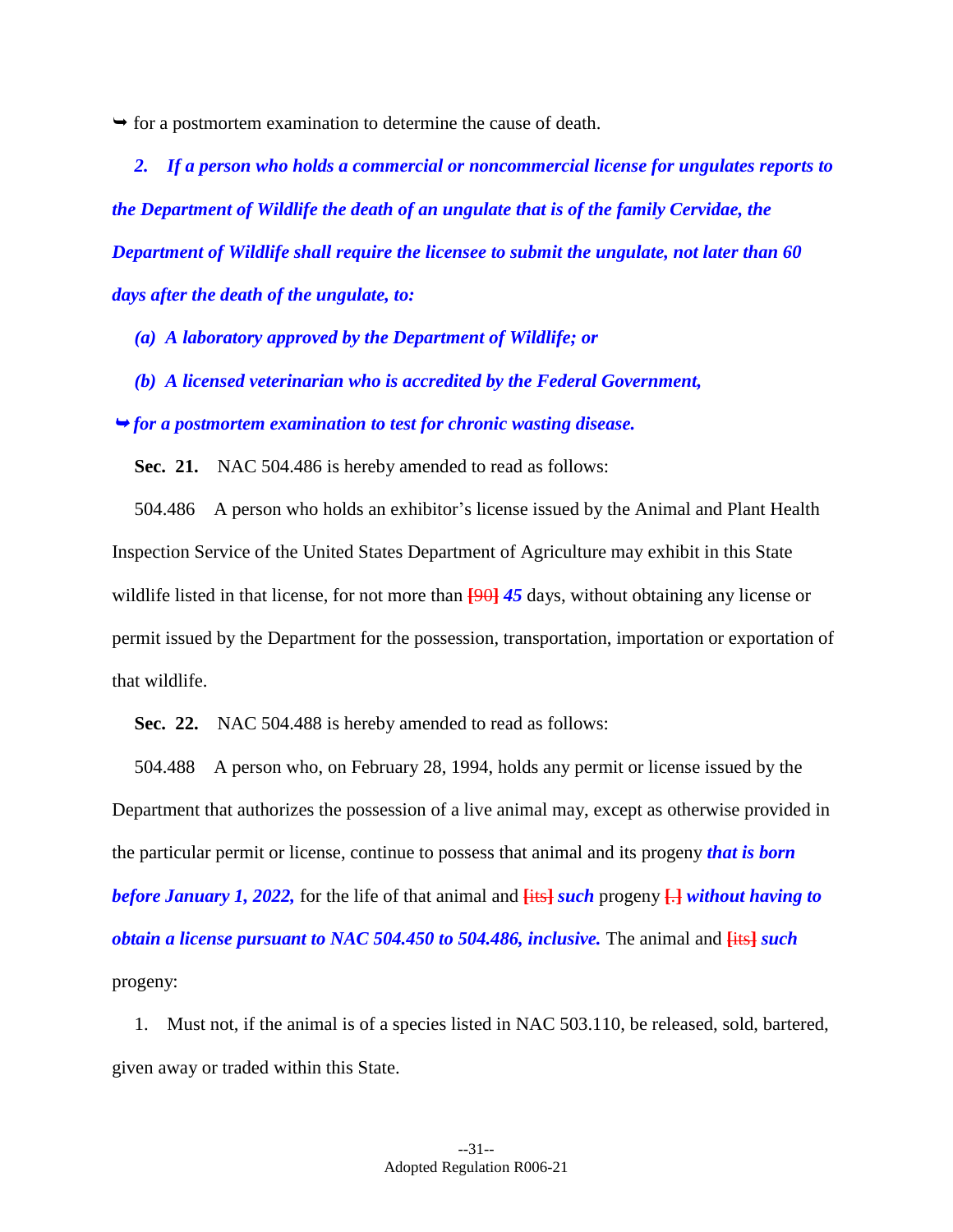2. Must not, if the animal is not of a species listed in NAC 503.110, be:

(a) Released in this State without the prior written authorization of the Department; or

(b) Sold, bartered, given away or traded within this State except:

(1) Pursuant to the conditions set forth in the permit or license under which the animal and **[**its**]** *such* progeny are held; and

(2) To a person who holds a commercial or noncommercial license for the same species.

3. May be exported out of this State pursuant to applicable federal and state laws and any regulations adopted pursuant thereto.

**Sec. 23.** NAC 504.490 is hereby amended to read as follows:

504.490 1. The Department may issue a permit to rehabilitate wildlife.

2. Wildlife held pursuant to a permit to rehabilitate wildlife is the property of the people of the State of Nevada and must be turned over to the Department upon its request.

3. The name and telephone number of each facility used by a holder of a permit to rehabilitate wildlife is subject to public disclosure.

4. A permit to rehabilitate wildlife is valid only for the premises or locations described on the permit.

5. The Department will not issue a permit to rehabilitate wildlife for the rehabilitation of:

(a) Coyotes, foxes, skunks, raccoons, rats, mice, ground squirrels or bats;

(b) Any species of wildlife listed in NAC 503.110, whose possession is prohibited; **[**or**]** 

(c) *Any species of wildlife belonging to the family Cervidae; or* 

*(d)* Any species of wildlife whose possession is prohibited by a county or city ordinance that applies to the premises or locations for which the permit is sought.

**Sec. 24.** NAC 504.492 is hereby amended to read as follows: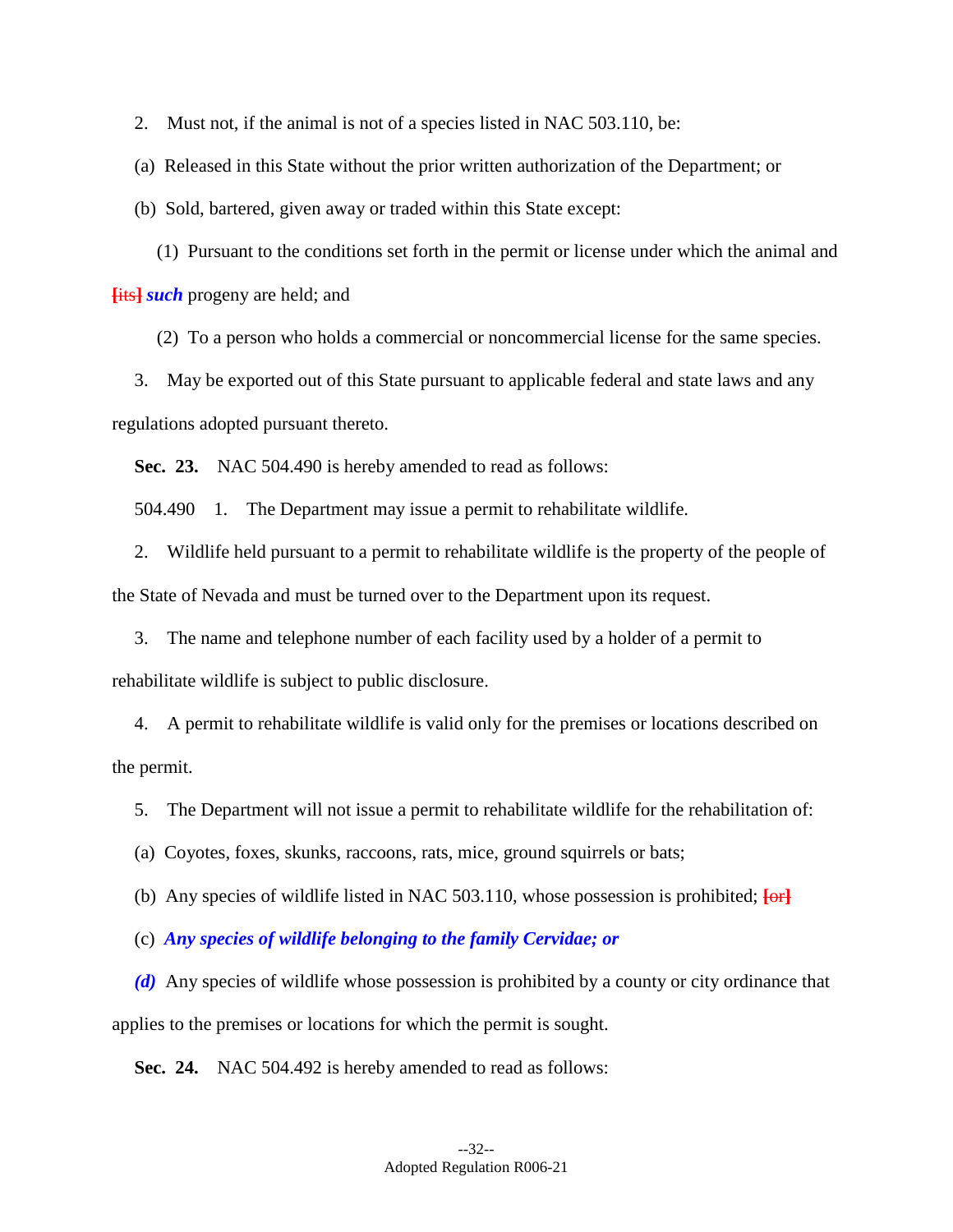504.492 1. An application for a permit to rehabilitate wildlife may be obtained from:

(a) The headquarters of the Department; or

(b) The regional office of the Department in Fallon, Elko or Las Vegas.

- 2. The applicant must include on the application for a permit to rehabilitate wildlife:
- (a) The name of the applicant;
- (b) The physical and mailing addresses of the applicant's residence and place of employment;

(c) The *cellular telephone number of the applicant, if any, or* telephone number of the applicant's residence;

(d) *The electronic mail address of the applicant, if any;* 

*(e)* The driver's license number *, driver authorization card number or instruction permit number* of the applicant, *if applicable*, if he or she has been issued a driver's license  $\frac{1}{2}$ ; (e)**]** *or obtained a driver authorization card or an instruction permit in accordance with NRS 483.291;* 

*(f)* The date of birth of the applicant;

**[**(f)**]** *(g)* The street address or legal description of the premises or locations where the facilities to be used in rehabilitating the wildlife are or will be located;

 $\overline{f(g)}$  (h) The name, business address and telephone number, and the signature of the practicing veterinarian licensed in this State who will examine, diagnose and perform veterinary services on and, if required, euthanize the injured, ill, orphaned or otherwise debilitated wildlife;

**[**(h)**]** *(i)* The name, address and *cellular telephone number, if any, or* telephone number of each person who will routinely:

- (1) Transport the wildlife to be rehabilitated; or
- (2) Assist the applicant at the facility where the wildlife will be rehabilitated;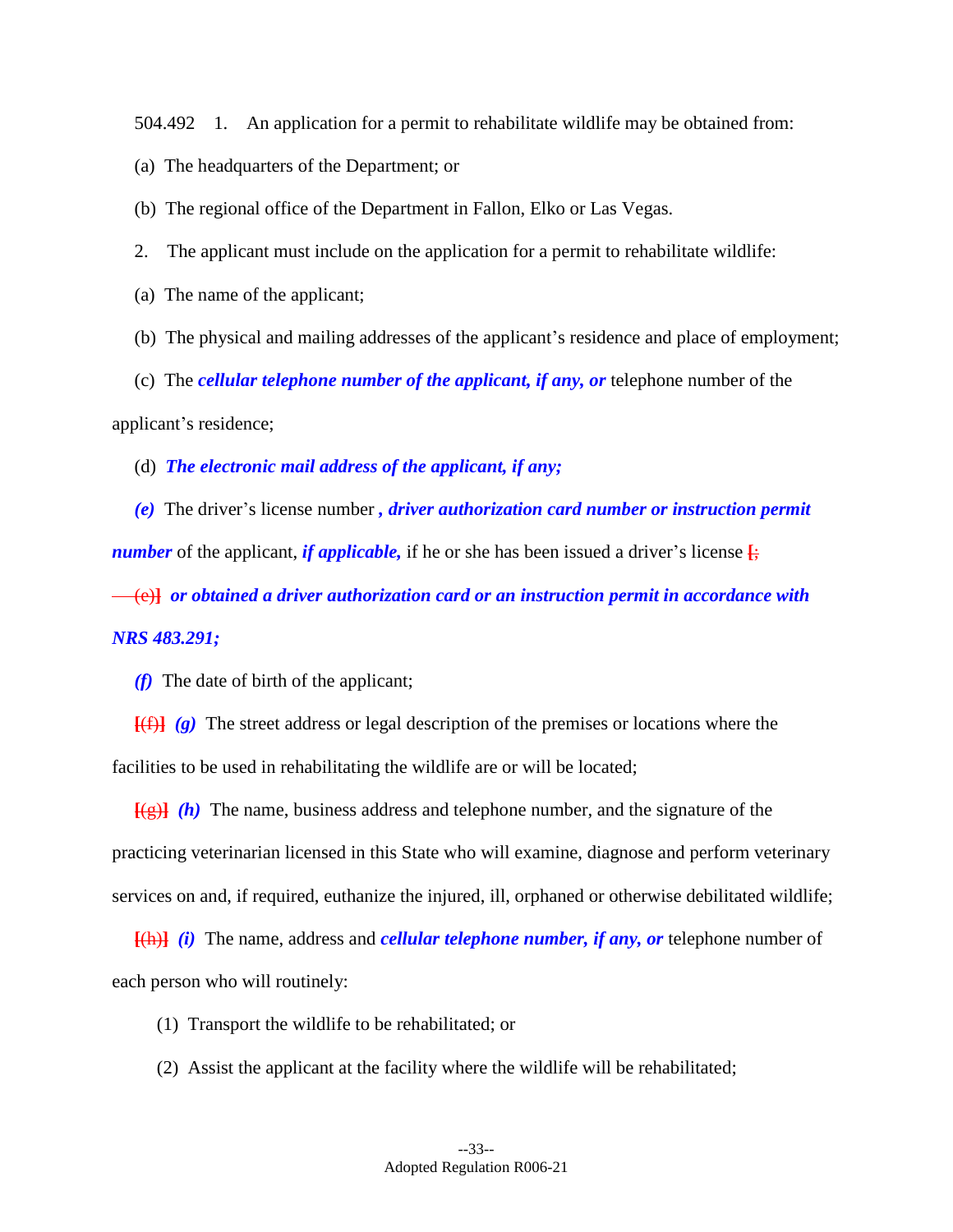$[(i)]$  *(j)* The specific species or taxa of wildlife to be rehabilitated, including:

(1) Amphibians;

(2) Reptiles;

(3) Passerine and nonpasserine birds, other than those birds in the order Falconiformes or Strigiformes;

(4) Raptors and birds in the order Falconiformes or Strigiformes; and

(5) Mammals;

 **[**(j)**]** *(k)* A detailed description of the experience which the applicant has in working with the species or taxa identified in the application, including, but not limited to:

(1) Previous work, which can be verified, in rehabilitating wildlife;

(2) Assistance to a person who holds a current license or permit to rehabilitate wildlife; and

(3) Assistance to a licensed veterinarian who has routinely worked on wildlife;

**[**(k)**]** *(l)* A complete description, including a diagram, of the holding facilities, cages or aquaria, as appropriate, that will be used to confine the wildlife during its rehabilitation;

 $\overline{f(1)}$  (*m*) If the applicant currently holds or has previously held a similar license or permit in another state, the name of each state in which such a license or permit is held or has been held;

**[**(m)**]** *(n)* If the applicant has been convicted of violating the laws or regulations relating to wildlife of any state or the United States Fish and Wildlife Service within the 5 years immediately preceding the date of the application, a description of each violation and the name of the state in which the conviction occurred;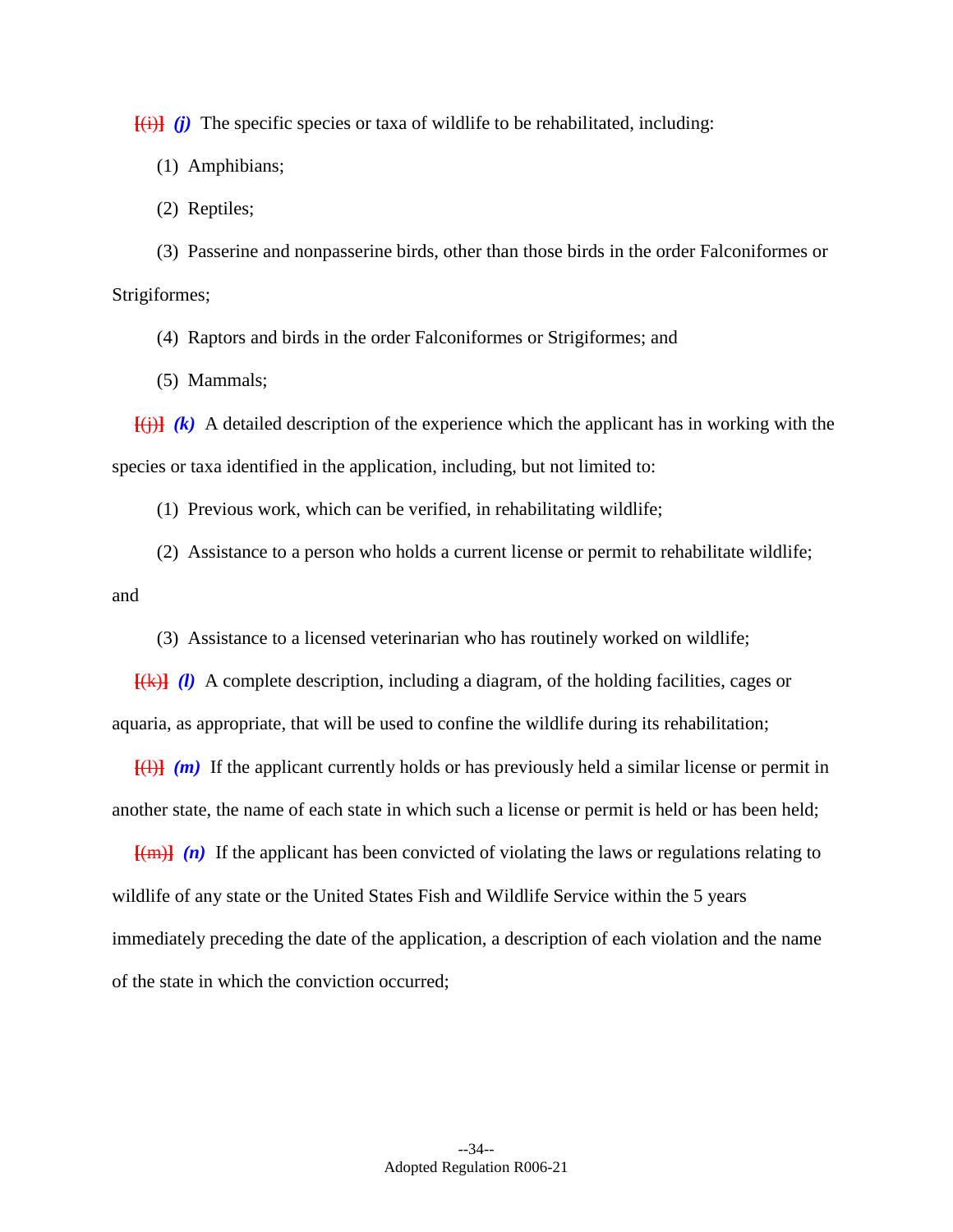**[**(n)**]** *(o)* Whether, at the time of the application, the privileges granted to the applicant by another state or the United States Fish and Wildlife Service relating to the rehabilitation of wildlife are suspended or revoked; and

 $[60]$  (p) The signature of the applicant and the date on which he or she signed the application.

3. The applicant must submit his or her application to the headquarters of the Department. If the applicant intends to rehabilitate wildlife for which he or she is required to obtain a special federal permit from the United States Fish and Wildlife Service, the applicant must include with his or her application a copy of the permit or evidence satisfactory to the Department that approval for such a permit is pending. A permit to rehabilitate wildlife issued by the Department is not valid for the purposes of the rehabilitation of wildlife for which a federal permit is required until the Department receives a copy of the federal permit.

4. Before the Department will issue an initial permit to rehabilitate wildlife pursuant to this section, the applicant must provide to the Department:

(a) Documentation which substantiates that the applicant has at least 2 years of practical experience working with a licensed rehabilitator of wildlife; or

(b) A letter which is written by a licensed veterinarian who is experienced in the care of wildlife and which substantiates the qualifications of the applicant to rehabilitate wildlife.

5. If the applicant applies to rehabilitate bobcats, mountain lions or black bears, the applicant must comply with the standards for facilities established for those species in NAC 504.476.

**Sec. 25.** NAC 504.600 is hereby amended to read as follows:

504.600 1. An applicant for a license as a master guide must: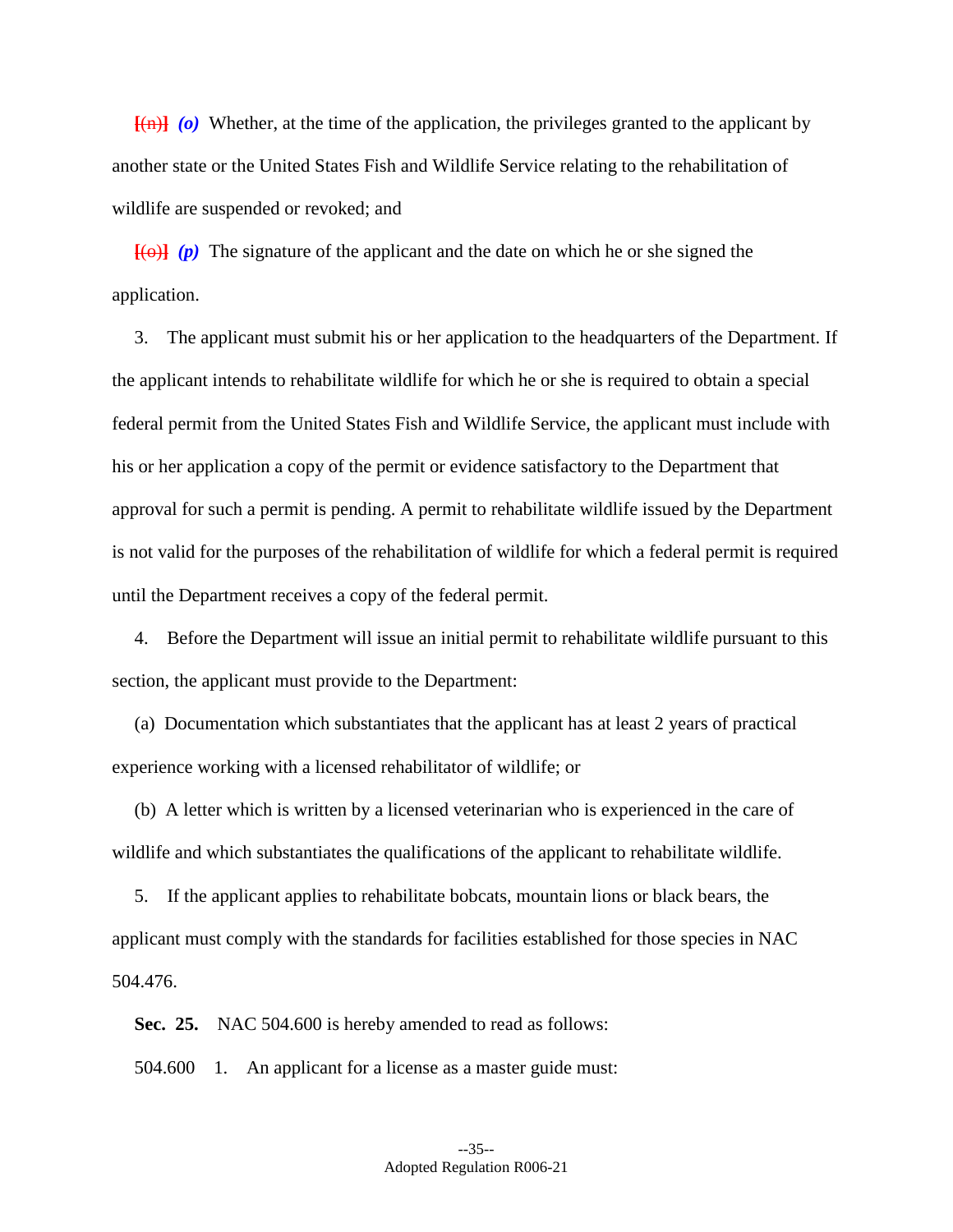(a) Be a competent person of good moral character.

(b) Be 21 years of age or older.

(c) Demonstrate knowledge of the wildlife laws and regulations of the State relevant to the license for which the applicant is applying by passing the examination required pursuant to NAC 504.608.

(d) Submit proof with his or her application of current certification in:

- (1) An American Red Cross course in standard first aid;
- (2) An American Heart Association course in standard first aid; or

(3) An equivalent course in standard first aid. The applicant must submit proof with his or her application that this course meets or exceeds the requirements of the American Red Cross or the American Heart Association.

(e) Provide proof of his or her United States Coast Guard license, if applicable. If a boat will be used to provide a service to a client and a United States Coast Guard license is not required, the applicant must provide proof that he or she has obtained a minimum score of 80 percent on the boating safety examination in *Boat Nevada*, a booklet which may be obtained free of charge from the Department *.* **[**of Wildlife, 1100 Valley Road, Reno, Nevada 89512.**]** 

(f) If applying for a license for hunting services, provide proof that the applicant has successfully completed a course in the responsibilities of hunters approved by the Department.

2. Except as otherwise provided in subsection 6, in addition to the requirements of subsection 1, an applicant for a license as a master guide for hunting services or hunting and fishing services:

(a) Must submit: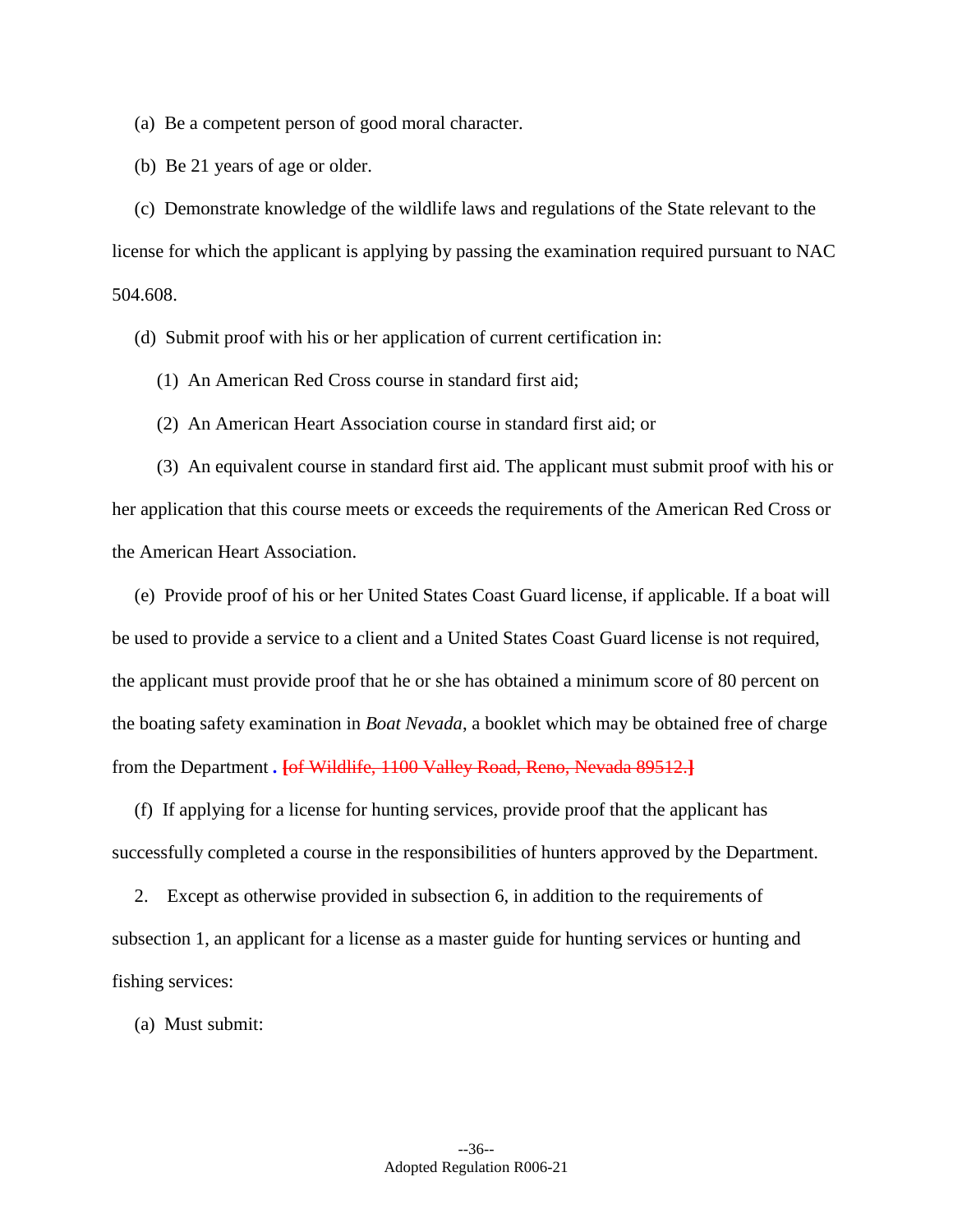(1) Proof that he or she possessed a valid subguide license in Nevada, or held an equivalent position in another state, Canadian province or foreign country, for at least 3 of the 5 years immediately preceding the date of the application;

(2) Four letters of recommendation written by clients whom the applicant personally guided during the period described in subparagraph (1); and

(3) Either:

(I) A letter of recommendation written by the master guide, registered guide, professional guide or outfitter who employed the applicant as a subguide, or an equivalent position, during the period described in subparagraph (1); or

(II) Proof that he or she spent a minimum of 15 days guiding clients in the field during the period described in subparagraph (1); or

(b) Must submit proof that he or she held the position of, or was licensed in another state, Canadian province or foreign country as a master guide, registered guide, professional guide or outfitter and has at least 20 days of guiding experience for at least 2 of the 5 years immediately preceding the date of the application.

3. Except as otherwise provided in this subsection, an application for the issuance or renewal of a master guide license must be received by the Department on or before May 31 of the current year. An application for renewal received after May 31 but before July 1 will be processed and a warning letter will be issued for the first occurrence within 3 years. Any subsequent late application for renewal submitted within 3 years after the receipt of a late application will be denied. An application for renewal received on or after July 1 will not be processed, and all fees will be returned. The denial of or refusal to process an application for the issuance or renewal of a master guide license pursuant to this subsection does not preclude the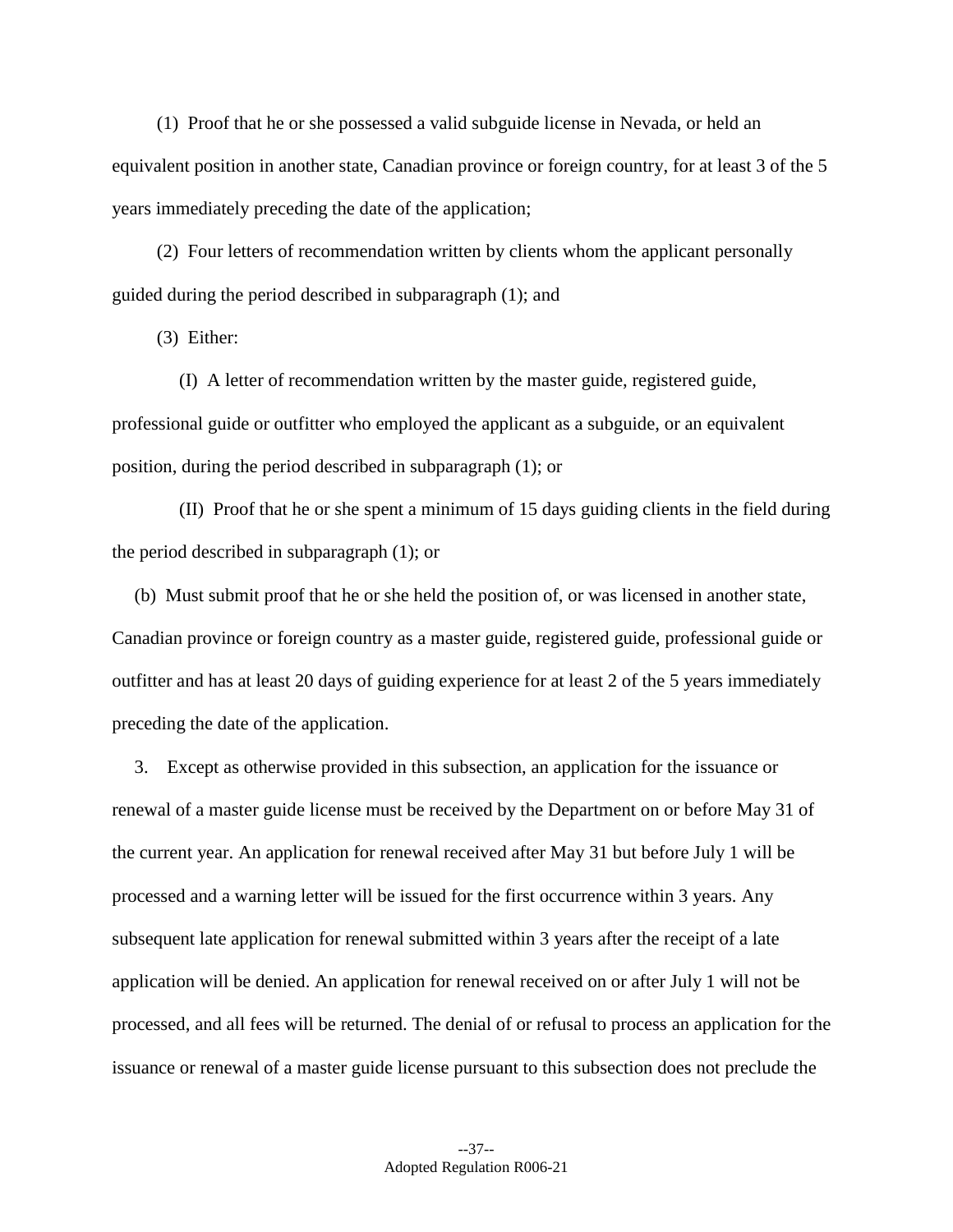submission of a timely application for the issuance or renewal of such a license in the next ensuing license year.

4. An applicant for a license as a subguide must:

(a) Satisfy the requirements outlined in paragraphs (a), (c), (d), (e) and (f) of subsection 1; and

(b) Be 18 years of age or older.

5. An application for the renewal of a license as a master guide or subguide must include proof of current certification in standard first aid, as described in paragraph (d) of subsection 1.

6. An applicant for a license as a master guide is not required to comply with the provisions of subsection 2 if:

(a) He or she is applying only to provide fishing services; and

(b) His or her license as a subguide or an equivalent position, as applicable, is not currently suspended or revoked.

 7. As used in subsection 2, "proof" means a copy of an official record maintained by a state agency or board that issues a license to act as a guide or outfitter.

**Sec. 26.** NAC 504.685 is hereby amended to read as follows:

 504.685 1. Before providing a service to a client, a licensed master guide must furnish the client with a contract:

(a) Stating:

(1) The type of service to be provided, including, without limitation, food, lodging, transportation, caping, field dressing services and the packing out of harvested wildlife.

(2) The dates on which guide services are to be provided.

(3) The fee schedule for the guide's services.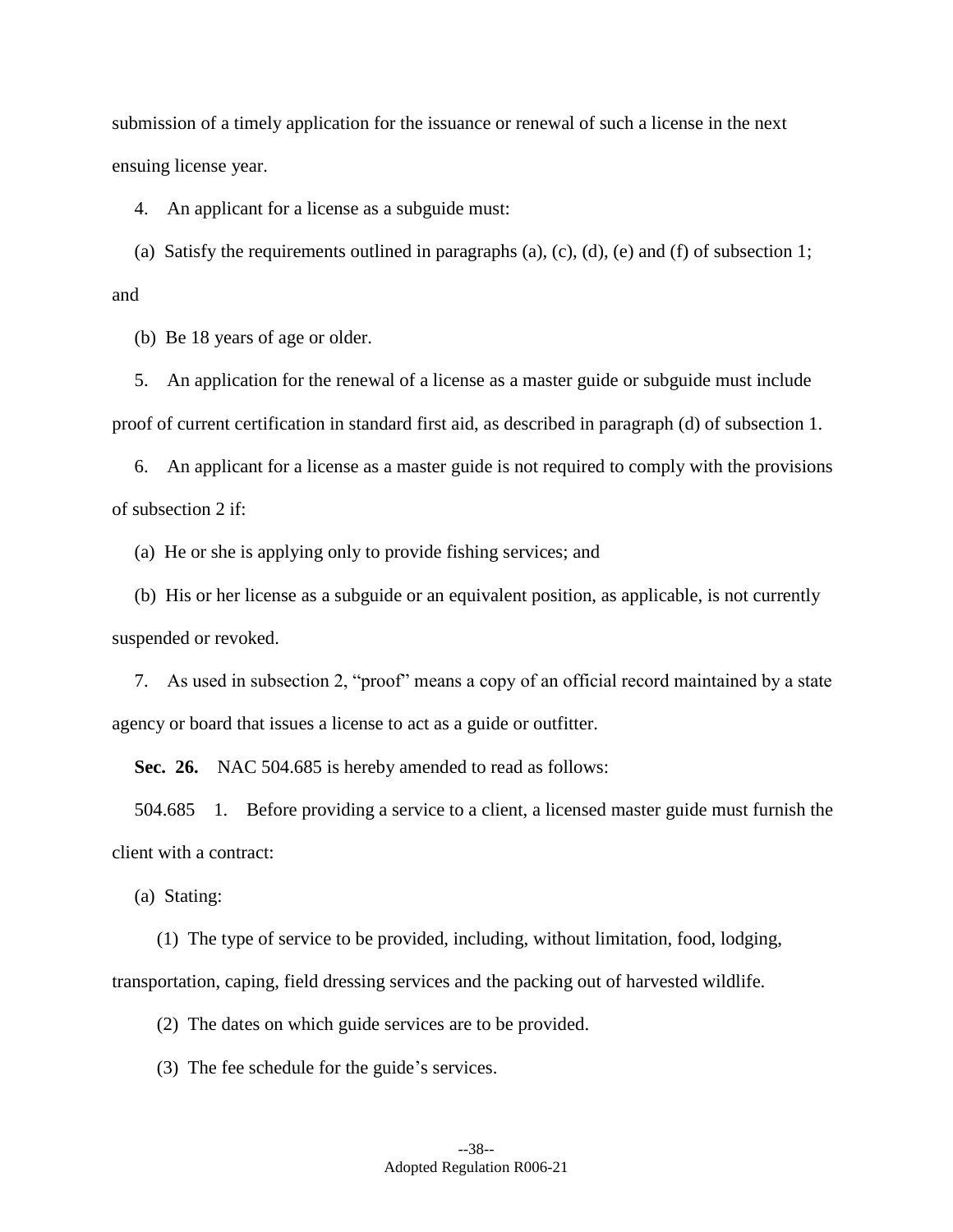(4) The maximum number of clients which may accompany a guide on any one occasion.

(5) The master guide's policy regarding the cancellation and amendment of a contract for guide services.

(6) The master guide's policy regarding the return of a deposit if the contract is cancelled.

(7) Whether the client can expect to be guided by a person other than the master guide.

(b) Signed by the master guide and the client.

2. A contract must be provided to every client whether or not the master guide does the actual guiding.

3. A master guide shall provide the client with a contract signed by the master guide within 30 days after receipt of a deposit for future guide services.

4. Only the master guide may enter into a contract with a client.

5. A subguide, with authorization from the master guide, may present a contract to a client for the purpose of obtaining the client's signature. If a subguide presents a contract to a client:

(a) The contract must contain the original signature of the master guide;

(b) The subguide shall not alter the provisions of the contract unless he or she receives authorization from the master guide; and

(c) If applicable, the subguide shall initial and date any alterations made to the contract.

6. The master guide shall retain all original signed contracts for not less than 3 years.

7. **[**If requested,**]** *At all times while transporting, providing a service to or otherwise in the* 

*company of a client,* the master guide *or his or her subguide* shall *carry on his or her person or otherwise have readily available in the field a copy of the contract required by this section and shall provide the copy of the contract to an agent of the Department authorized to enforce the provisions of NAC 504.590 to 504.711, inclusive, if requested. At all times when the resident*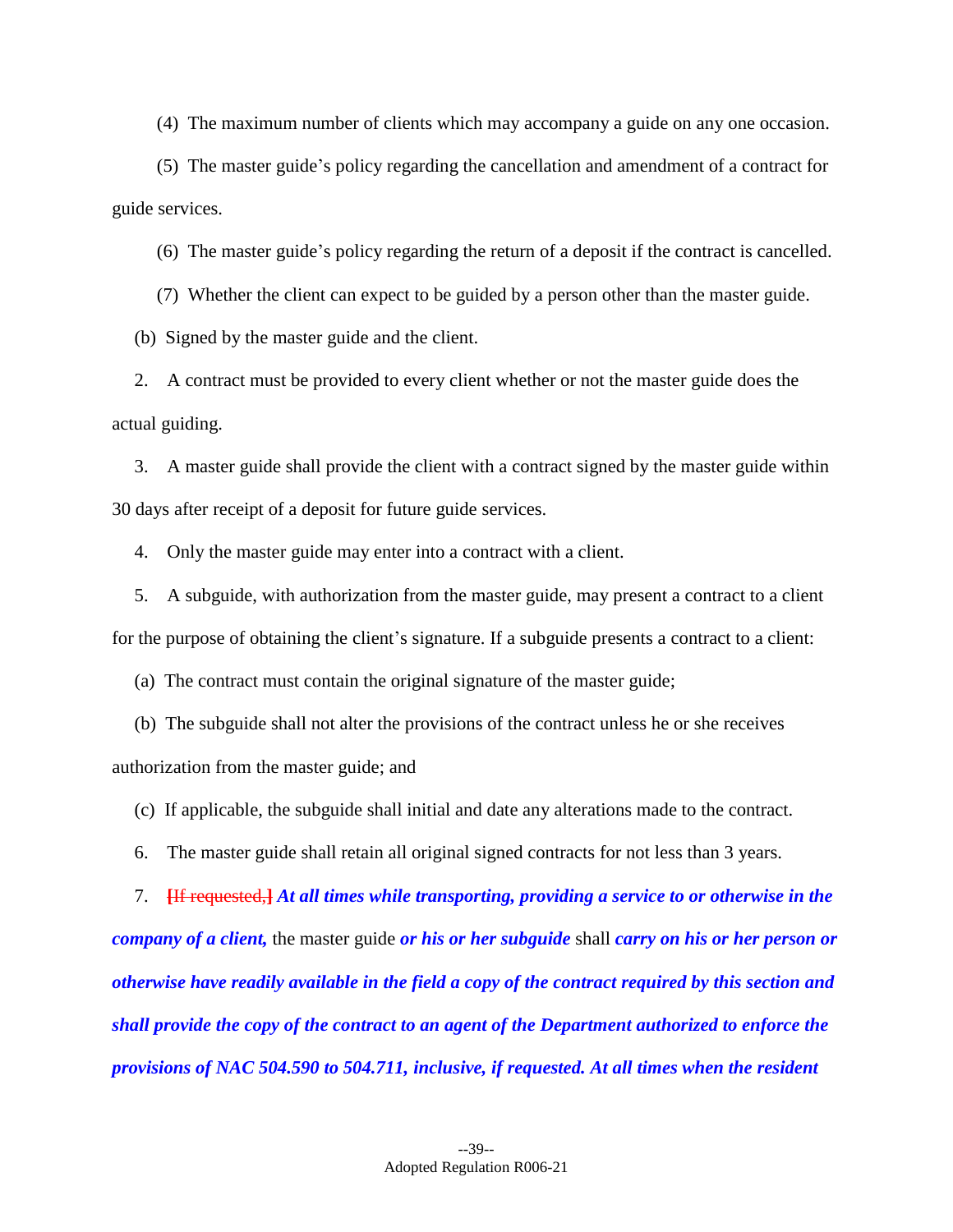*master guide or his or her subguide is not transporting, providing a service to or otherwise in the company of the client, the resident master guide or his or her subguide shall provide, within 24 hours after receiving the request,* any contracts to an agent of the Department authorized to enforce the provisions of NAC 504.590 to 504.711, inclusive.

8. Whenever guiding in this State, a nonresident master guide shall keep copies of all contracts for clients guided in the State during the current calendar year readily available for inspection by any agent of the Department.

**Sec. 27.** NAC 504.688 is hereby amended to read as follows:

 504.688 1. Licensed master guides and subguides shall keep and have available complete, current and accurate records regarding their clients.

2. Records regarding clients must be written on forms furnished by the Department to all licensed master guides. These forms will include spaces for:

(a) The client's name.

(b) The client's hunting or fishing license number, whichever is applicable.

(c) The client's tag or permit number, if a tag or permit is required by the Department.

(d) The dates, specifying the days, months and years, on which the client was guided.

(e) The date, specifying the day, month and year, on which each species of wildlife was

harvested, the species harvested and the number of the species harvested.

(f) The point class of the animal harvested if the animal is a deer or elk.

(g) The management unit where each animal was harvested.

(h) The name of each of the guides who guided the client.

3. A guide shall: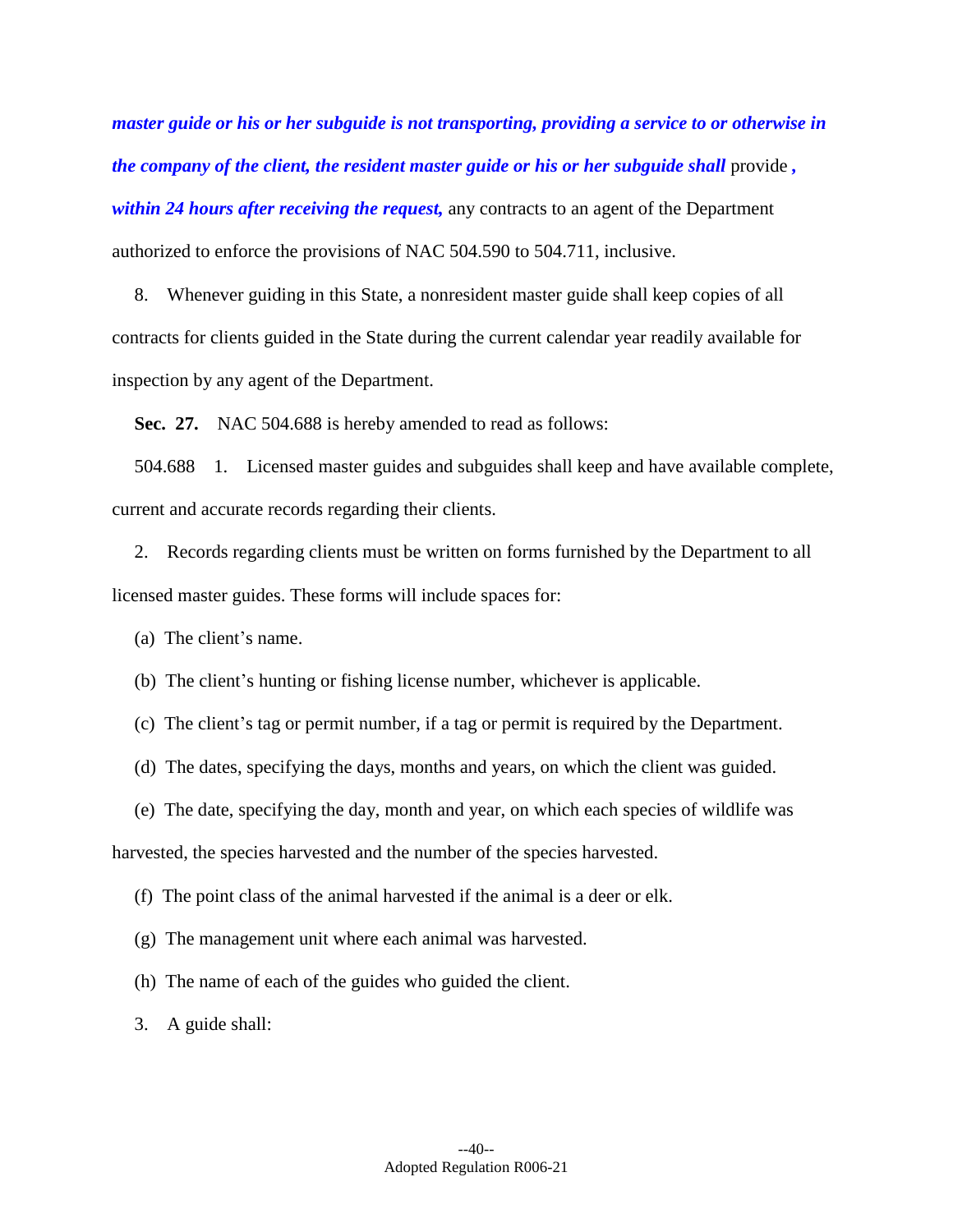(a) Make the initial entry in the records that are required pursuant to subsection 2 on the first day that he or she provides guide services to the client; **[**and**]** 

(b) Make the final entry in the records required pursuant to subsection 2 on the final day guide services are provided to the client **[**.**]** *; and* 

 *(c) Keep the records required pursuant to subsection 2 in the primary method of transportation used by the guide at all times while transporting, providing a service to or otherwise in the company of a client.* 

4. The master guide shall submit to the Department all original record forms for his or her clients for the immediately preceding license year, including the record forms of any subguides employed by the master guide, by certified mail, return receipt requested, not later than the last day of May of the year for which the guide is currently licensed. If:

(a) No clients were guided during the immediately preceding license year, the master guide shall submit one page from his or her client record book and one page from the client record book of each subguide employed by the master guide, with the notation "no clients" written on the page.

(b) A master guide fails to submit the record forms for his or her clients on or before the last day of May, the Department will give the master guide electronic or written notice of that fact. If the master guide fails to submit the required forms on or before June 30, the Department may deny the master guide's application for renewal for the next ensuing license year.

(c) A master guide fails to submit the record forms for his or her clients on or before the last day of May two or more times within a 3-year period, the Department may deny the master guide's application for renewal for the next ensuing license year.

5. The master guide and subguide shall present his or her clients' records for inspection *:*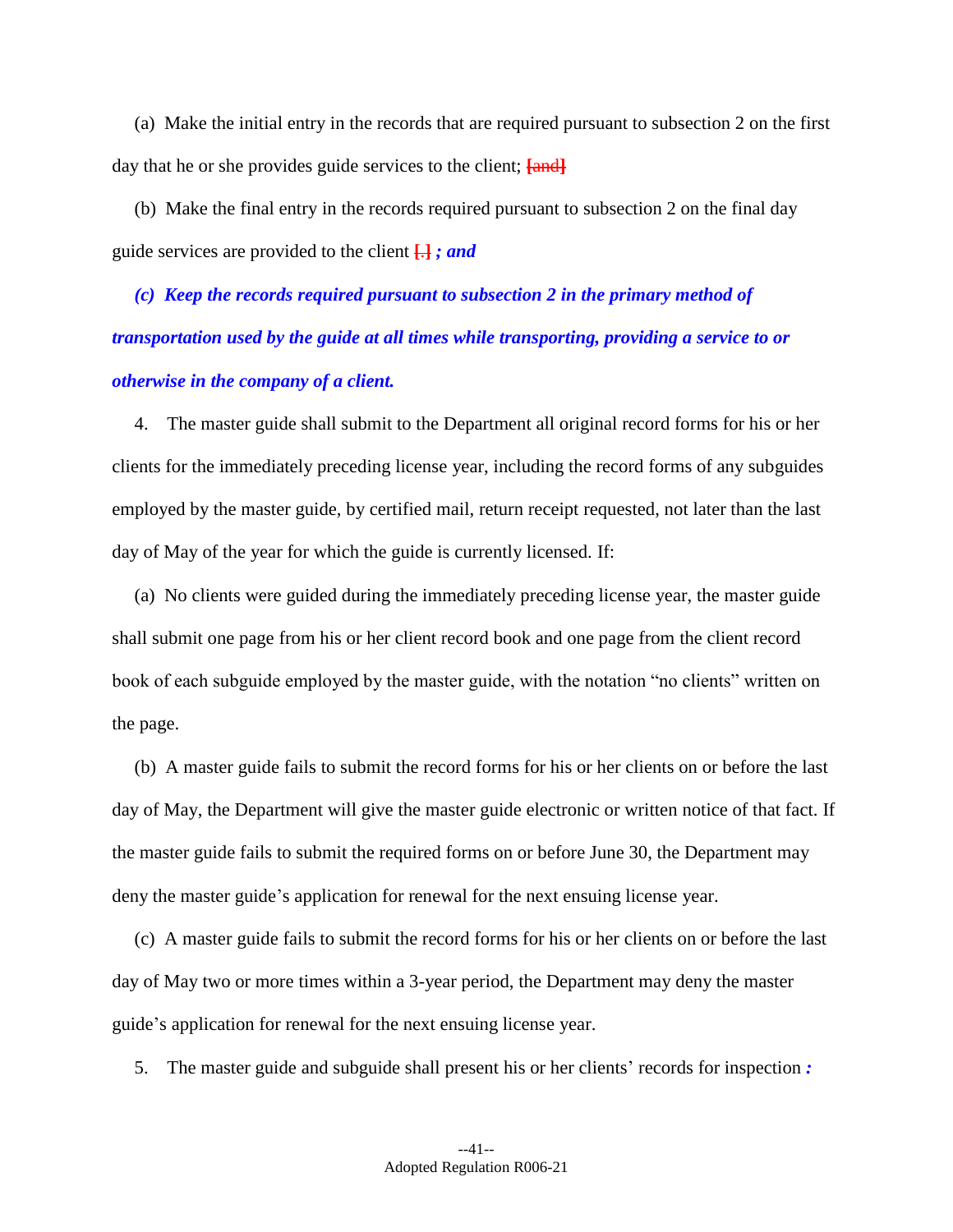*(a) Upon request, to an agent of the Department authorized to enforce the provisions of NAC 504.590 to 504.711, inclusive, while the master guide or subguide is transporting, providing a service to or otherwise in the company of a client; and* 

*(b) For all other times when the master guide or subguide is not transporting, providing a service to or otherwise in the company of a client,* at any reasonable hour or place to any agent of the Department authorized to enforce the provisions of NAC 504.590 to 504.711, inclusive.

**Sec. 28.** NAC 504.693 is hereby amended to read as follows:

 504.693 At all times while transporting, providing a service to or otherwise in the company of a client, a master guide or subguide shall carry on his or her person or otherwise have readily available:

1. His or her valid master guide or subguide license issued by the Department or a legible, unaltered copy of the license; **[**and**]** 

2. If applicable, the valid original or a legible, unaltered copy of the portion of the special use permit and annual letter of authorization issued to the master guide by the federal land management agency having jurisdiction within the wildlife management area or unit that contains the:

(a) Name of the master guide or the name of his or her guiding business; and

(b) Description of the wildlife management area or unit, or other geographic area where the master guide is authorized to guide pursuant to the special use permit **[**.**]** *;* 

 *3. The contract required by NAC 504.685 in the manner set forth in subsection 7 or 8 of NAC 504.685, as applicable; and* 

 *The records required by NAC 504.688 in the manner set forth in paragraph (c) of subsection 3 of NAC 504.688.*